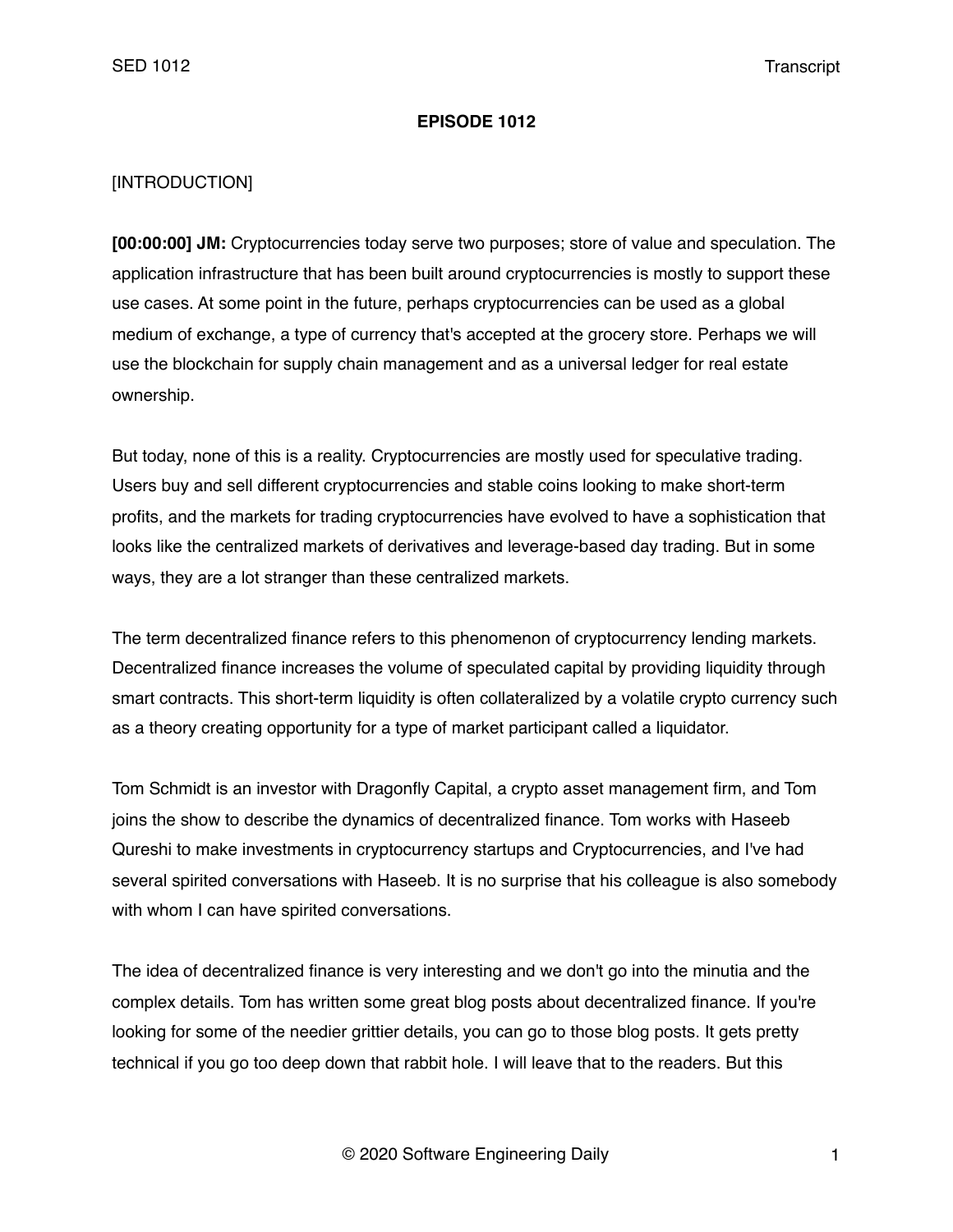conversation is more for an overview of people who want to know what decentralized finance really even means.

I hope you enjoy the conversation, because I sure did.

### [SPONSOR MESSAGE]

**[00:02:28] JM:** DigitalOcean makes infrastructure simple. I continue to use DigitalOcean because of the low friction and attention to user experience. DigitalOcean has kept the experience simple and I can spin up a server in less than a minute and get high quality performance for a low price. For an application that needs to scale, DigitalOcean has CPU optimized droplets, memory optimized droplets, managed databases, managed Kubernetes and many more products. DigitalOcean has the flexibility to choose the right instance for the right workload and he could mix-and-match different configurations of CPU and RAM.

If you get stuck, DigitalOcean has thousands of high-quality tutorials, responsive Q&A forums and a customer team who treats customers respectfully. DigitalOcean lets developers focus on what they are building. Visit do.co/sedaily and receive \$100 in credit over 60 days. That \$100 can be put towards hosting or infrastructure and that includes managed databases, a managed Kubernetes service and more.

If you want to get started with Kubernetes, DigitalOcean is a great place to go. You can use your \$100 to start building your distributed system and you can get that \$100 in credit for free at do.co/sedaily.

Thank you to DigitalOcean for being a sponsor of Software Engineering Daily.

## [INTERVIEW]

**[00:04:04] JM:** Tom Schmidt, welcome to Software Engineering Daily.

**[00:04:06] TS:** Hey, thanks for having me on, Jeff.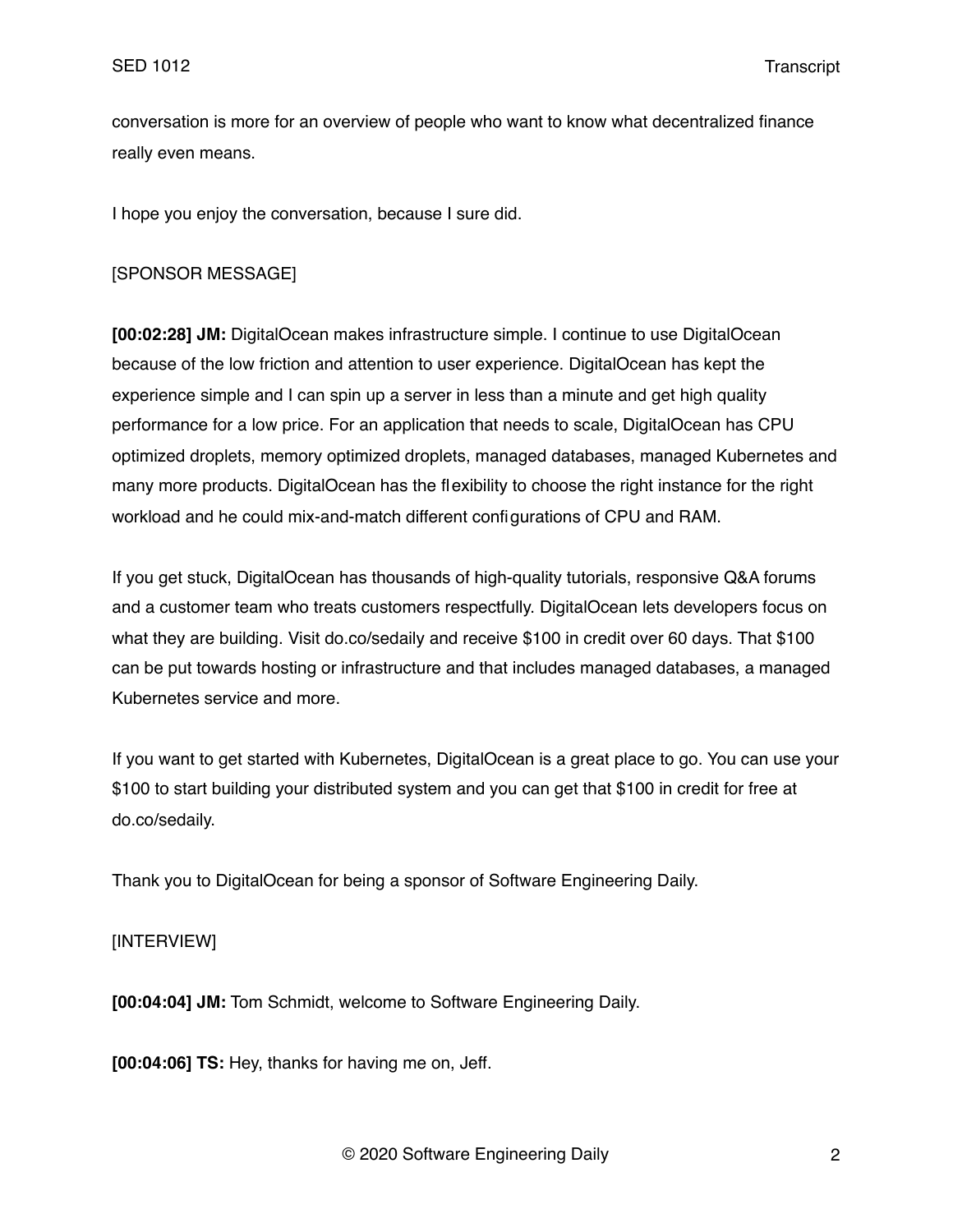**[00:04:08] JM:** The idea of decentralized finance, this is a common term in the crypto community today and defi describes the idea that the traditional abstractions of finance can be rebuilt in the crypto world or on top of the crypto world. The most common application today is lending. Describe how loans are made on top of the crypto ecosystem.

**[00:04:31] TS:** Yeah. Defi, as you mentioned, sort of describes a broad set of different pieces of software, different protocols that run on top of Ethereum today that construct the sort of what we call financial primitives. So things like lending, things like exchange, things like derivatives that can be decomposed and built up and linked together or built into new applications to build products that people like you and I might be more familiar with.

In the context of lending, what we're seeing today are a couple different protocols that also revolve around this core concept of collateralized lending. In collateralized lending on like unsecured lending when you go to a bank today and use your credit score to allow them to loan you money, you place down an asset of value that is greater than the value of the loan and that allows you to, for example, get working capital if you have something that's pretty liquid or something that you don't want to sell, or if you want to lever up on the underlying asset.

Let's say you have a piece of Ether. Let's you have some Ether today. You can deposit that Ether in a smart contract. So it's totally noncustodial. It's totally audible and transparent, and withdraw a small amount of another type of asset. A lot of people will withdraw Dai, which is the Stablecoin that that maker produces, for example, is backed by the US dollar. So it feels like you're trading the US dollar but in a totally trustless way, or something like USDC, which is a centralized Stablecoin produced by Coinbase and Circle which is actually backed with US dollar. Two different types of assets that both trade at the US dollar. I can withdraw a smaller amount than what I deposited using this piece of collateral to incentivize me to repay the loan.

I put down \$150 worth of Ether. I withdraw \$100 worth of USDC, and then I can use that to, for example, use or potentially buy more Ether if I want to get really long on Ether. That sort of collateralized lending in a nutshell.

**[00:06:20] JM:** I think it's important to note that we're not talking about – I mean, the first time I heard defi, decentralized finance, I was like, "Okay, these are like permissionless small

© 2020 Software Engineering Daily 3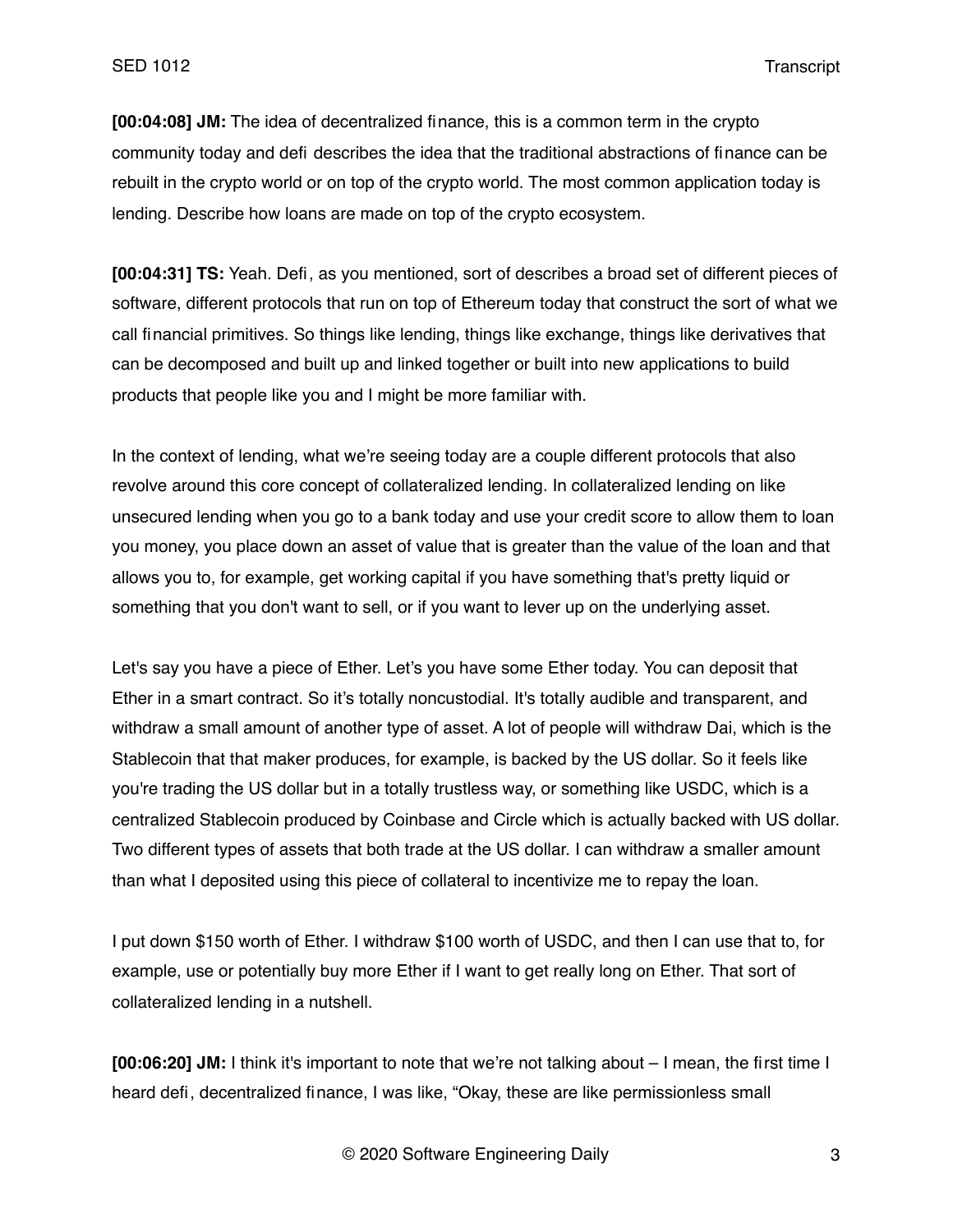business loans for people in Africa who are you know un-banked and they're getting on to the crypto ecosystem because they can get the permissionles finance that they need to start their fruit stand or whatever." That is not what's going on today.

**[00:06:47] TS:** I would say not. I think there's two real schools of thought when it comes to defi stuff. A lot of people are in the whole bank the un-banked category, where are people who are no fruit farmers in Africa that need a loan to go and make the business more productive. Those other people who I think take the view that I have, which is we're sort of building toys right now. We're building things that are sort of fun that people who are wealthy and basically can subsidize R&D can use. Gradually this stuff will get more usable. It will be applicable to more different use cases, and then we'll have sort of the opportunity for mainstream appeal.

I really don't think that technology today is at the point where it can be accessible from a UX or scalability perspective to some of use cases and some of the people that might benefit most from it, but that is certainly the end goal. There're even people, a couple protocols today, that are experimenting with un-collateralized loans. There is a system that gets using some these developing economies called ROSCA, it's like a rotating saving and credit association, where let's say 10 people will get together and pool their money together. Then as individual people in this sort of lending circle need money, they'll be able to borrow from this collective. So it's sort of a very primitive version of a credit union.

There're people doing that today on Ethereum where you and I can be different people around the world using a smart contract to sort of form a very primitive credit union. I think we're seeing the first sort of steps that this may be approaching something like having mainstream appeal or something that can approach sort of banking the un-banked.

For the most part right now, it's a lot of people who are interested in sort of building interesting toys and then money games and they're very bullish on Ether or some of these other assets and using sort of tools as a way to trade and as supposed to being the primary bank. Though there are people who do that today.

**[00:08:28] JM:** The idea of collateralized lending. I put up \$150 of ether to get \$100 of Dai, a Stablecoin, and then I have a stable coin. It's like kind of like having a hundred – How people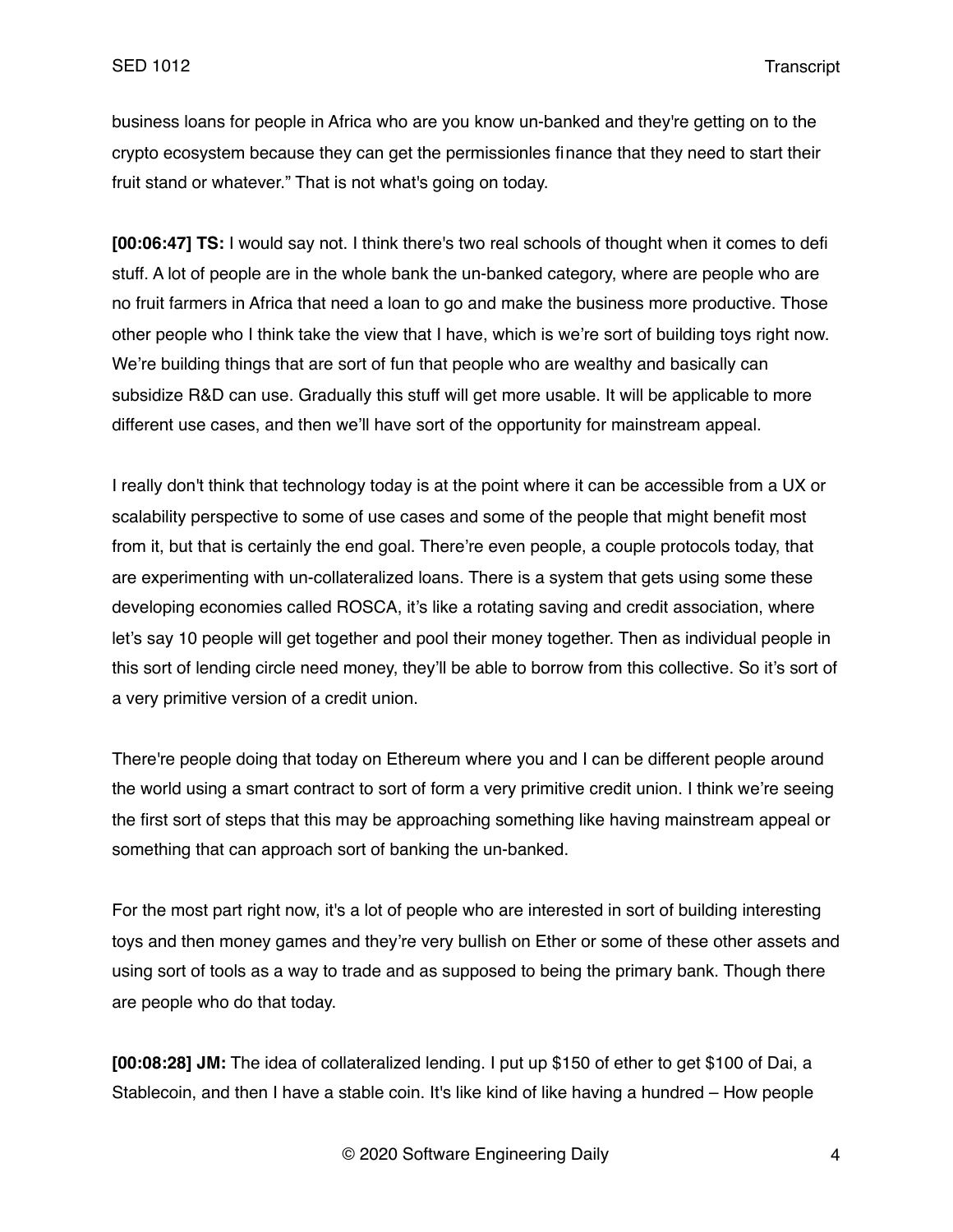think of \$100, like a dollar is pretty stable. I can go out that \$100 and treat it as working capital. Now I can buy anything with it. Why would I do that though? Why would I put up \$150 to get \$100?

**[00:08:53] TS:** Well, a lot of people will use it, again, if they want to – If they have an asset that they don't want to sell, but they have some immediate term need for capital. We've been seeing this in the traditional financial systems day where people will take out an auto title loan. So they'll place up their auto title as collateral and get capital to pay up some immediate term debt while they're getting paid from their paycheck, for example, or they'll take out a reverse mortgage. So they'll put up some equity in their home and take out a home equity line of credit. There're very obvious analogies in our current financial system to some of things that we see in Ethereum today.

I think the idea with a lot of these lending protocols is the quality and diversity in different types of collateral is going to grow overtime. While right now maybe we're using Eth, or Dai, or any of these other types of ERC20 tokens or even non-fungible tokens. So you could use CryptoKitty as collateral, for example. Overtime, the quality and the diversity of the asset is going to grow. So there is a realistic possibility in the future where you'll have a token that represents the deed to your house or the title on your car, and instead of going through a bank and instead of being restricted and who can sort of offer you a loan, a smart contract can just give you a loan with a single transaction in a few seconds.

I think, again, it's sort of in this like toy phase right now where it's something that people who are into the space like they do in their free time on the weekends, it's kind of neat. But gradually, I think we're seeing like the space mature. Even something like Dai has significant real-world appeal today, right? I think a lot of people in some countries that are sort of slowly beginning to dollarize or maybe that have really weak local currencies be interested in buying US dollars. We see US dollars get used as sort of a de facto medium of exchange or traded to premium in some these economies today. I think getting Dai at a US dollar that no one can take from you and maybe no one has to know that you have is extremely valuable.

**[00:10:47] JM:** What's the best analogy to the conventional finance world? It's basically margin trading, right? Like I want to borrow – I have \$50 and I want to trade 4X. I can do margin trading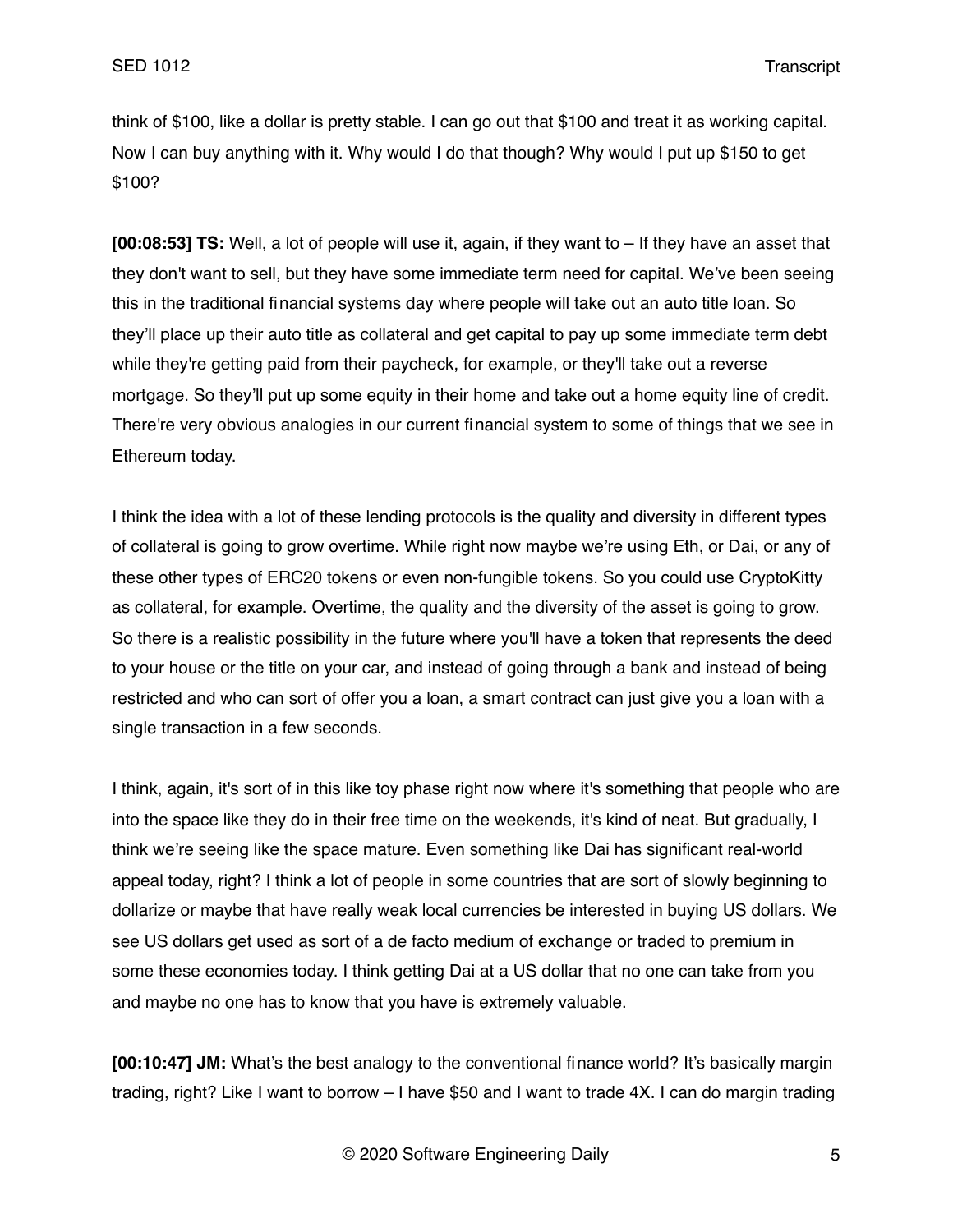where I can actually have like whatever, 5X leverage, I can trade \$250 worth of my \$50. That's the best analogy?

**[00:11:12] TS:** I think so. I think certainly we see margin trading sort of emerge as the primary use case for a lot of these protocols today. Even something like you dYdX is – Wile it's a lending protocol at its heart where you have lenders place collateral and you have borrowers or you have lenders lend other assets and place collateral to borrow, it's very specifically tailored towards highly leveraged margin trading. With a single transaction, you can take out a 5X leverage long or short position on Ether, on Dai, or USDC, on any of these different types of assets.

I think even with something like Maker DAO, which is sort of the largest and one of the oldest lending protocols, you can put down some Ether, withdraw some Dai and then use that Dai to buy more Ether and to open up another loan and sort of do this recursively a couple times over to get 3X leverage, for example.

Yeah, I would say margin trading does seem to be the most popular use case today. Again, sort of in that we're having fun. We're trading. It's sort of a rich people toys phase, but gradually this sort of subsidizes R&D and sort of helps bootstrap this ecosystem and sort of the whole Tesla Graham plan. We're going to sell [inaudible 00:12:17] lease with an electric engine in it and then we're going to make a very affordable mass-market car that everyone can buy.

**[00:12:23] JM:** I hear about the speculators, the people who are spending all their time tinkering with these things and writing the ups and downs of the crypto world. Have you met many speculators? Can you take me inside the life of one of the speculators that might actually be utilizing these smart contracts?

**[00:12:40] TS:** Yeah. I actually know a number of people who are some of the largest traders on decentralized exchanges or on decentralized finance today. A lot of the time it's people who maybe they want to remain anonymous so they don't want to KYC and go through a centralized exchange, and I think that's a totally legitimate use case in some particular jurisdictions. A lot of the time it's people who are getting access to products they can't normally get access to. So maybe they aren't an accredited investor or maybe they don't have a margin trading exchange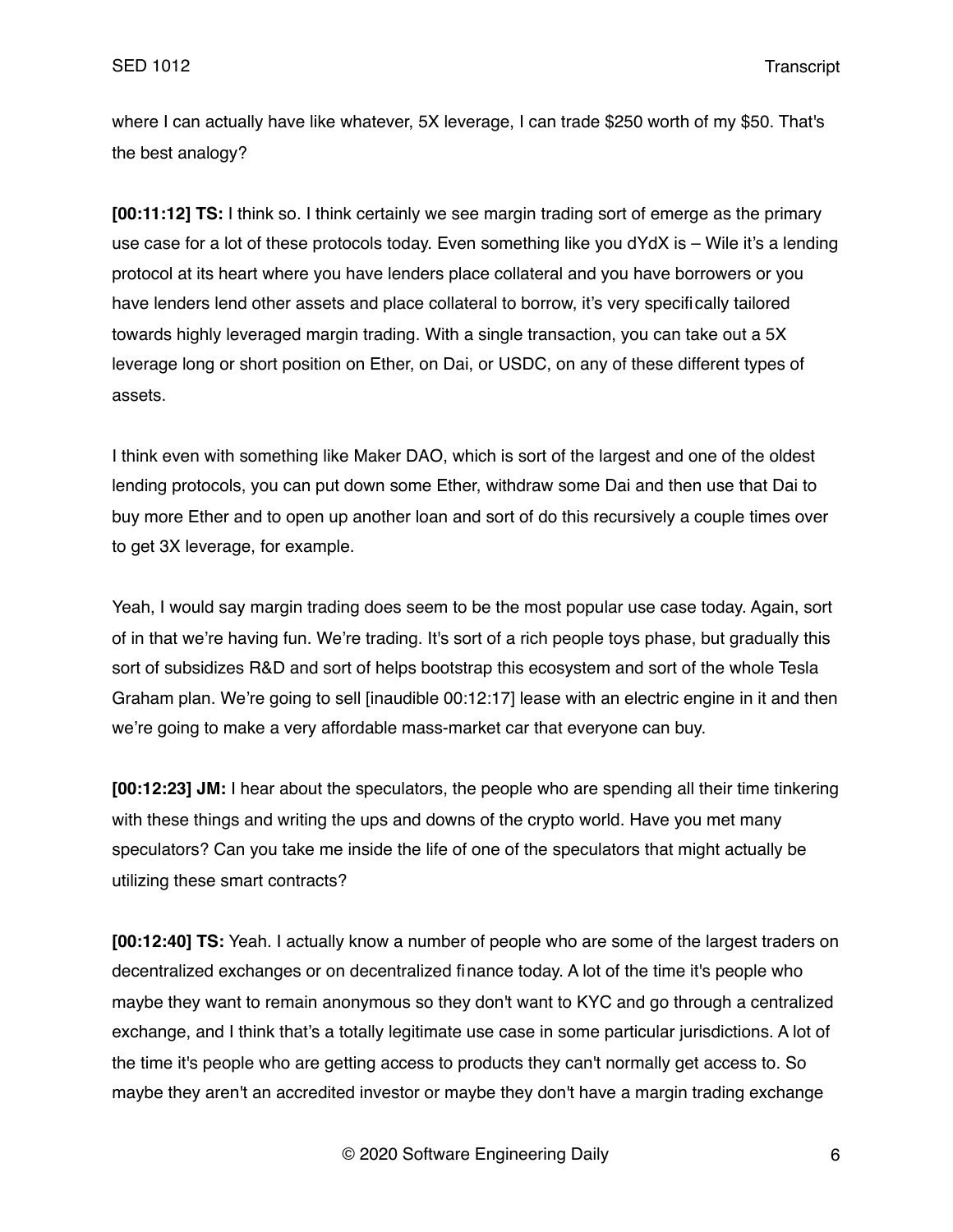in their own jurisdiction. Well, anyone around the world can open up a Maker DAO CDP and margin trade using Maker or Compound or dYdX. I think there's permissionless and sort of borderless element to it too.

I think a lot of people are just fascinated about this space. I think it feels a little bit like seed investing, but open to everyone. I think a lot of people are sort of looking for yield in sort of the current financial ecosystem. Crypto, if you have an edge, is certainly an interesting way to do it. I would say it's not purely sort of speculative investing as well. It's not just I'm buying this asset after the price goes up, which is how we normally think of investing, which is sort of capital gains. There's other ways to take advantage and make money in this space as well.

I just a blog post two weeks ago through Dragonfly Research talking about liquidators. Liquidators are a really important piece of this decentralized lending ecosystem and that they ensure that lenders get repaid if, for example, the value of the borrower's collateral begins to drop. In that scenario that I mentioned earlier, if that \$150 worth of Ether drops and \$90, well the buyer can just run away with that \$100 that they borrowed and leave the lender sort of stiffed.

Liquidators look for loans that are starting to become a little bit risky. Starting to hit that \$190 threshold and repay the lenders and take a small fee for doing so. So we see these liquidators who are running these bots, these very sophisticated pieces of code off chain by making millions of dollars a year for doing so. Even people who aren't sophisticated who can't code or don't know how to trade, they can be lenders in these ecosystems.

We see people making 6%, 7% on their Dai on their USDC per year, which is several times more than you get on a high interest bank account in the US just by buying some USDC, buying some Dai and placing it on these smart contracts I' have friends of mine who know nothing about crypto, but they're using products like InstaDApp, or using products like Nua or Argent Wallet which are very user-friendly to use and just going straight from the debit card into Dai into compound and earning 6% or 7%. So it feels like a bank account almost.

**[00:15:07] JM:** Right. The liquidators posts was interesting to me, and I think liquidators is hard to explain over a podcast, although you did do a show with Laura Shin. That was pretty good. I think your blog post was quite descriptive and you had some nice little animated diagrams and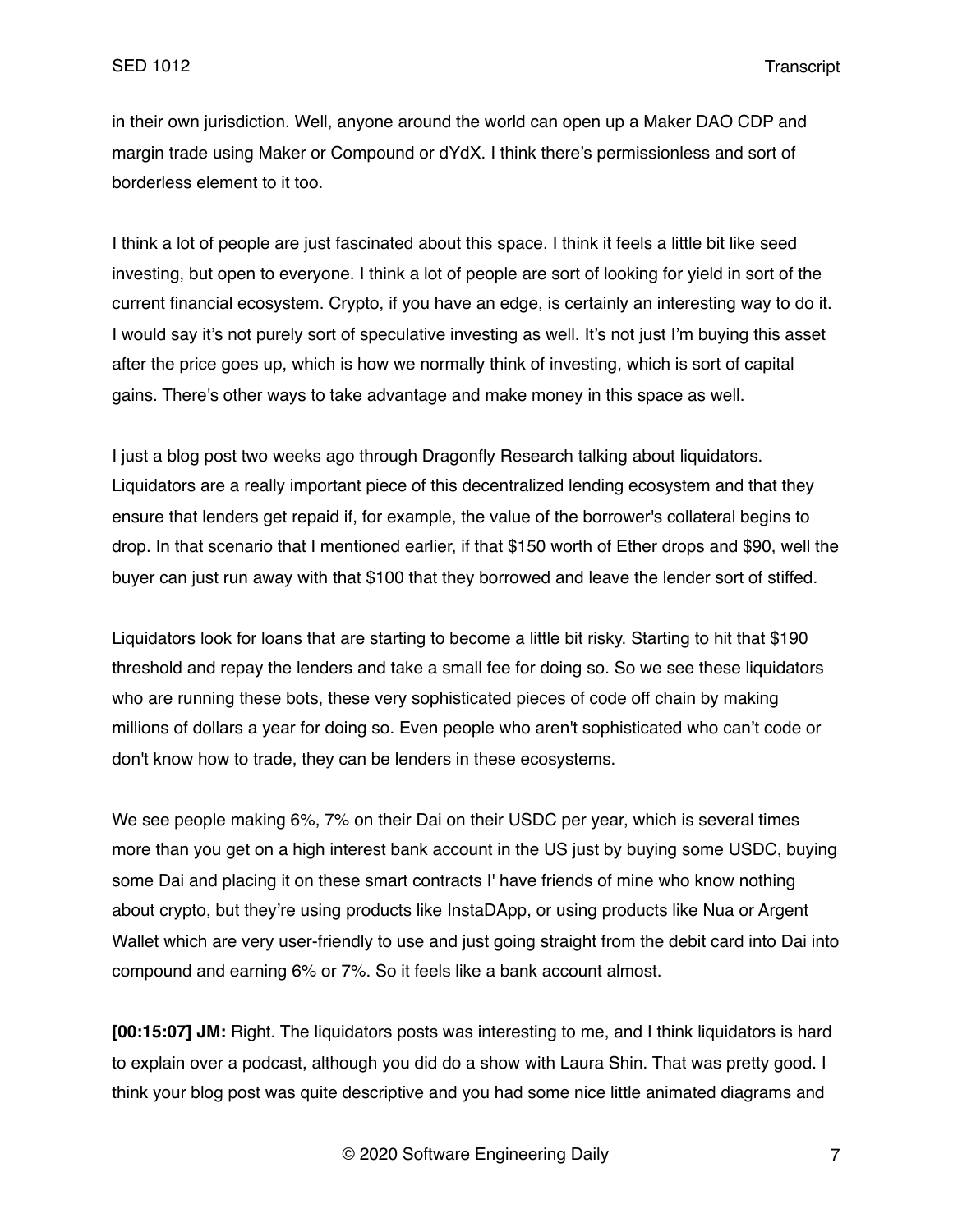stuff about these liquidators. I think the best way to explain it is without the liquidators, you would not have liquidity in the market, I mean, because there would just be kind of a fundamental bug in the incentive ecosystem.

The other thing that's interesting about it is like if you think about – Okay. I think about crypto ecosystem, it doesn't take much understanding of crypto to understand that, "Okay. Yeah, it makes sense that lending would take place if we're trying to recreate the financial ecosystem in a decentralized manner. Yeah, lending makes sense."

The idea that if everything is also programmatic from day one, you can have these very lowlevel participants that are scripts, basically, like financial scripts that have a significant impact over the entire ecosystem. They scale easily. That to me is a new concept, and then that is one thing that the liquidator idea illustrated to me. Is there an analogy to the liquidator? The idea that there is this kind of bot type entity that adds liquidity, that adds, subtracts friction from the lending ecosystem? Is there an analog to that in the traditional financial ecosystem or is the financial ecosystem just so layered with croft that it is much harder to have these kind of just thin permissionless bot type liquidity adders?

**[00:17:01] TS:** Yeah. It's an interesting question. I think the big thing for me about defi and maybe crypto overall is no one has a legal contract with anyone that is obligating them to these functions, right? No one is going out and signing contracts with liquidators. No one is going out and signing contracts with minors and having some sort of legal repercussion if they don't do their thing. Simply, all these systems do is write pieces of software that anyone can use and create incentives that potentially generate profit if actors realize those incentives and act on them.

I think what's really cool about liquidators is unlike – Probably the closest analogy will be something like a repo man, right? If your auto title is no good or if you default in your loan, they might repossess your car and then liquidate it to repay the lender. But that's a separate company that lender pays money to and there is some sort of real sort of friction-full interaction between. Whereas with liquidators, simply something like compounder dYsX or Maker that is write the code, make it transparent and accessible to anyone, and we've sort of seen this this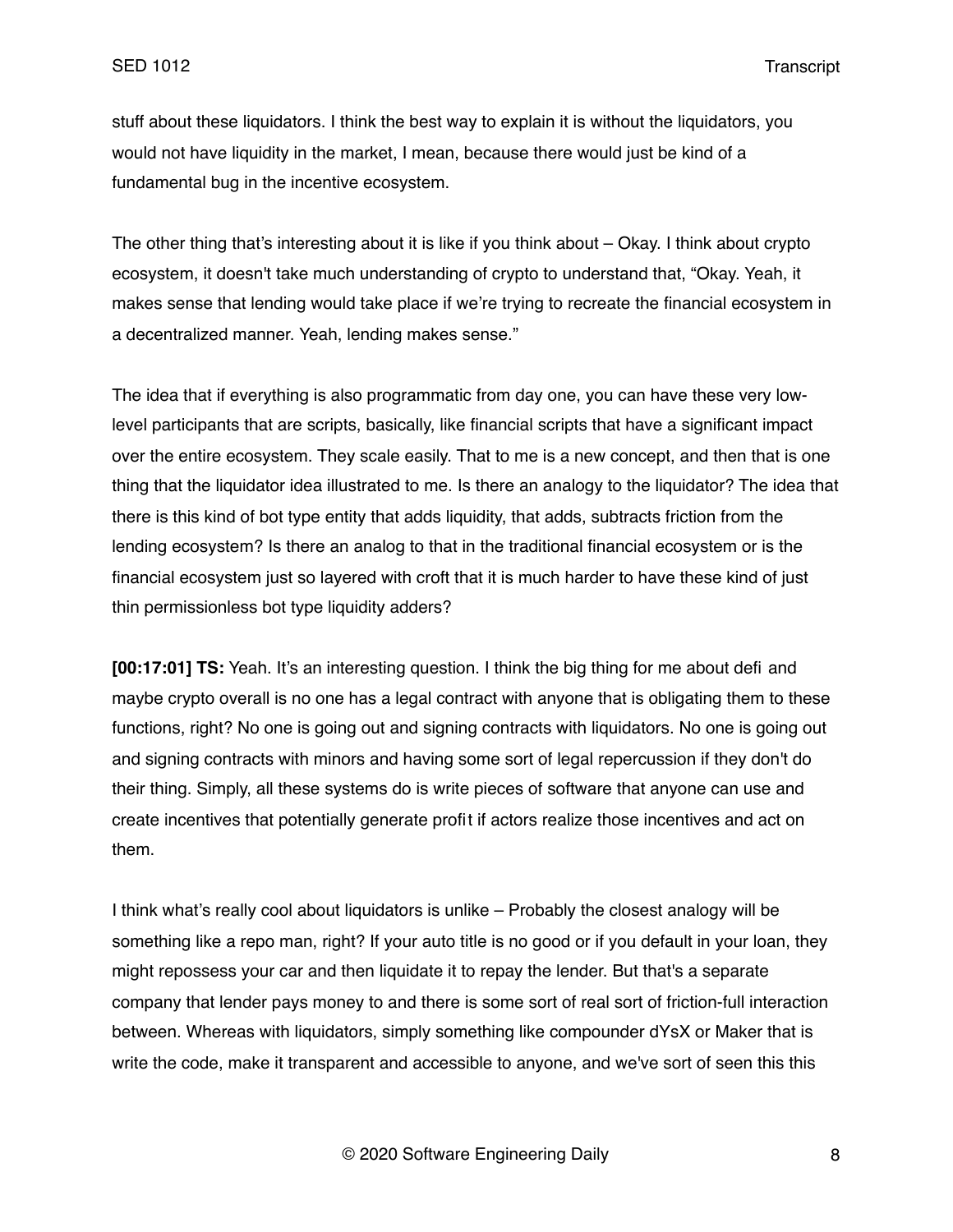blossoming ecosystem of people realize that, "Hey, I can make money doing this," and then act accordingly and sort of make the whole system work.

Again, maybe similar to how minors and some of these prefer work chains are just finding opportunities to make money using the incentives provided to them and then going out and doing it. In doing so, making the whole system work. Incentive and mechanisms design is really key to making these protocols function, and think we're seeing it work reasonably well so far in defi.

**[00:18:40] JM:** Right. I think what you're saying there is there really is no analogy in the traditional financial world. The best analogy is probably large companies of probably 50 at a minimum people, because there is so much croft in the traditional financial ecosystem including like legal contracts, which didn't used to be croft, but now they're just kind of croft because if you – I mean assuming smart contracts can actually fulfill the interface of financial obligation, then we don't need legal contracts and we don't need a legal department and we don't a bookkeeping or documentation department, because all these stuff is book kept on the blockchain.

**[00:19:21] TS:** Yeah. I mean, that's sort of the origin of the smart contract concept, is take a maybe somewhat ambiguous, somewhat tricky to actually execute legal contract, codify it in some way, and this is where the whole code is law sort of Ethos comes from. Then this thing will just execute by itself based on predetermined sort of immutable terms that we've agreed to. I think defi is just sort of the latest manifestation of this where it's no longer a will or a trader or something more generalized, but it's loan terms that are now just getting executed automatically without having to go through an intermediary to do so.

**[00:19:57] JM:** Is all of these stuff built on Ethereum?

**[00:19:59] TS:** There are a couple sort of burgeoning other ecosystems, but for the most part we're seeing most things that happen on Ethereum today. I think that's happening for a couple of different reasons. One, just Ethereum had a head start. It was sort of the first legitimate smart contract platform. That sort of inherently gives you a bit of time to sort of build up this ecosystem. But I think also we just see a lot of network effects between these different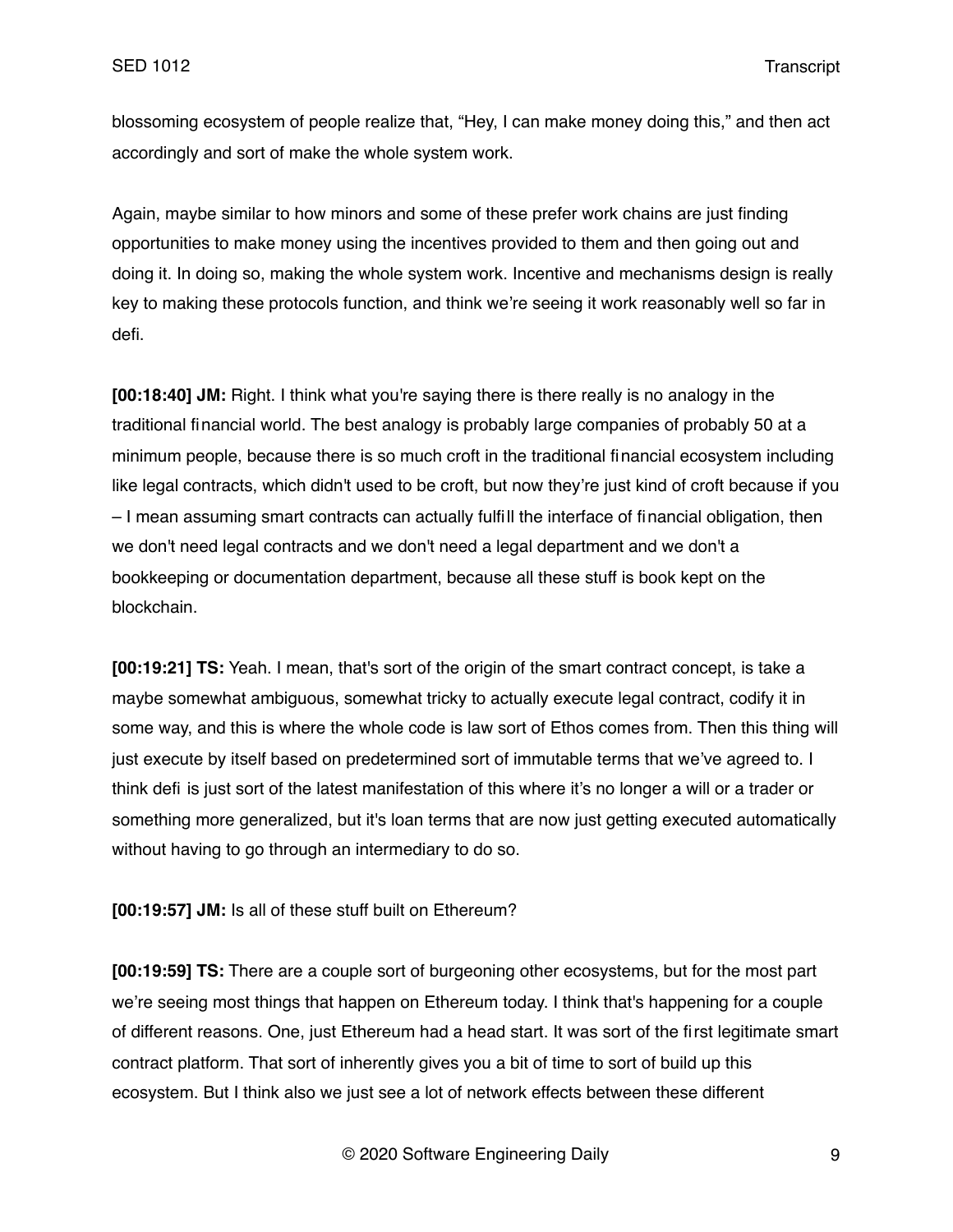protocols. There's a lot of what we call composability, or sort of money Legos between these different protocols, where I'm not just using Maker, I'm not using Compound, I'm not just using dYcX, I'm not just 0x, or Uniswap or any of these protocols. I'm using all of them in tandem and there's a symbiotic relationship between many of them.

For example, in the liquidators blog post, I mentioned that people who liquidate under collateralized loans, for example, won't just hold on to the collateral, which might be Ether or something highly volatile. They'll immediately go and sell bot on a decentralized exchange to sort of lock in their profit. So they'll take that Ether, flip it for Dai or USDC and, "boom!" They've sort of locked in that 5% profit that they were in theory going to get. That is only possible because these different types of actions can be composed atomically in a single transaction.

I can, in one transaction, get a loan myself for Ether. I can liquidate someone's under collateralized Ether loan. I can then get some discounted Ether and go sell that on a decentralized exchange for Dai or USDC and then repay out that additional loan, that original that I took out. That's all happening across many different protocols. If you want to go and recreate that on another chain, it's can be really difficult because you don't have this sort of intertwining effect between all these different protocols.

I think, additionally, the sort of the fundamental basic unit here is you need a good piece of collateral that can sort of roughly help stabilize the entire ecosystem. I think we're seeing Ether emerge as like a reasonably good piece of collateral. It's still somewhat volatile in the grand scheme of things, but less volatile than maybe some other assets and some of these other chains. there is sort of a sense that if Ether can do reasonably well, then this would provide a nice foundation to create other types of tokens and other types of assets and sort of support all these different types of protocols that need to exist.

**[00:22:09] JM:** The fact that there is some volatility to Ether, is that good? That's drives the market, right? That drives the collateralization market.

**[00:22:17] TS:** In a sense, yes. I think a lot of people might not talk about this, but I think from my perspective, unless there is a broader belief that people will speculate that the price of Ether will go up, it's hard to see why someone would want to margin up on Ether and take out a loan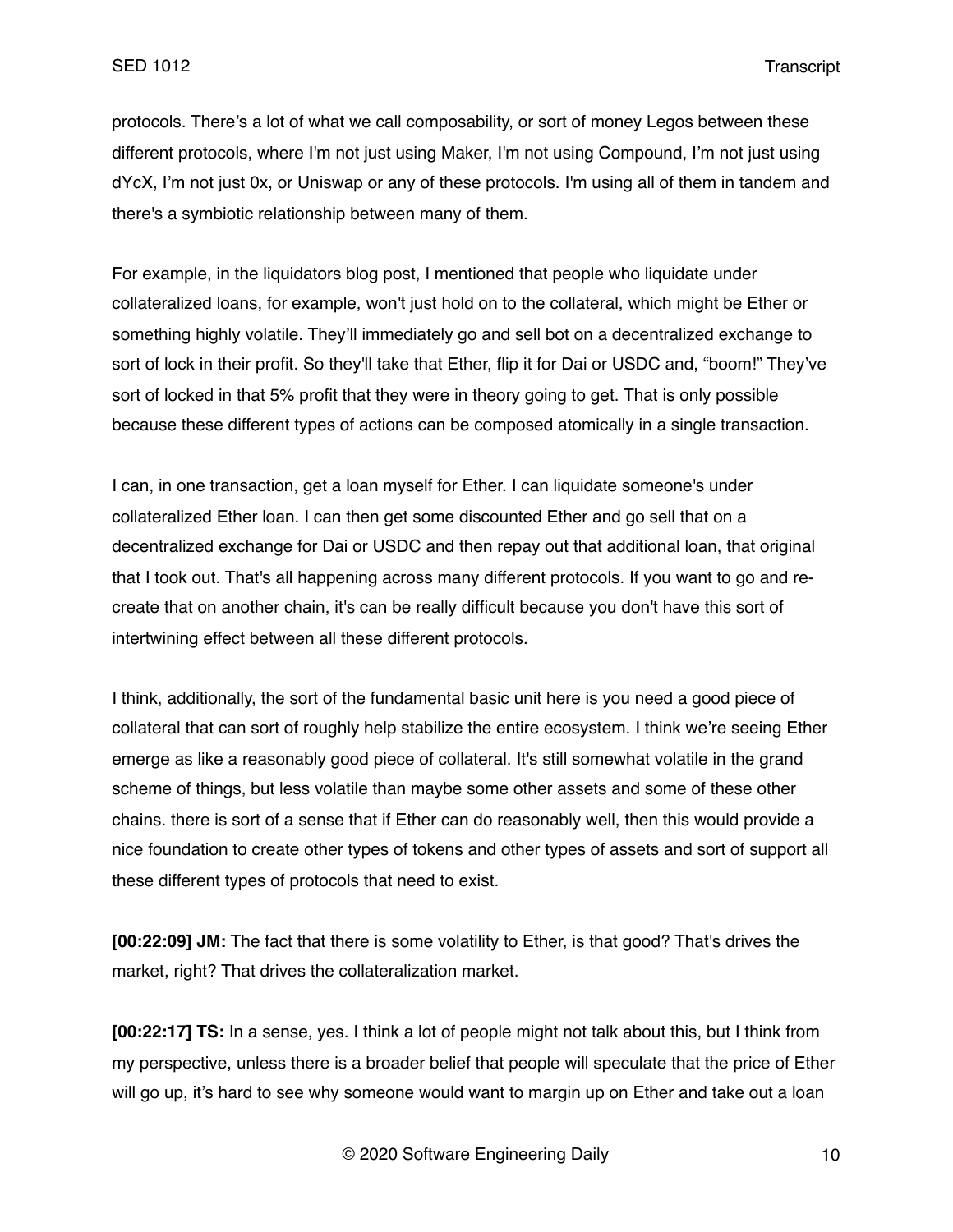against it, right? Why would I margin trade on the price of Ether if I don't think the price of Ether is going to go up in value? There is a little of that fundamental underlying assumption, which is also why see people also look for different types of collateral to potentially use for these loans.

Maker DAO, again, the largest sort of credit facility, lending protocol on Ethereum recently underwent a large upgrade to what they call multi-collateral DAI. No longer can you do only have to use Ether to knit new DAI, but you can also use Brave Token. BAT is the first one that they added as collateral. You can take a loan against your BAT and mint Dai and the plan is to add new types of collateral as well as new types of synthetic assets that you can mint against your underlying.

If we think about why Dai, right? Well, there is an piece of code somewhere off-chain that is constantly reading in the price of US dollars or the price of Ether and Dai on-chain and we're using that to sort of stabilize the peg. Well, you can put in any arbitrary price feed in their and then create a new version of Dai that pegged to this new arbitrary price feed. You could in theory produce a synthetic Bitcoin instead of a synthetic US dollar, or a synthetic S&P 500, or really any type of asset that might not even exist today. You could create a synthetic version of your apartment or your rent. As long as you can create a liquid market around it, in theory, you can create anything you want. I think we're also just starting to see like the market move to broader types of collateral, broader types of synthetics away from just Ether today.

**[00:24:09] JM:** Providing some salve to people who are afraid of financial abstractions maybe because they read too many Michael Lewis books or something, can you explain why synthetics and derivatives actually serve a useful purpose in the normal financial ecosystem and perhaps how removing frictions from them and having analogues in the crypto ecosystem could have another order of magnitude of usefulness.

**[00:24:40] TS:** Yeah, definitely. I think there're a couple different reasons why someone might want a synthetic asset. I think at most fundamental level, it's just getting access to an asset that maybe you normally couldn't otherwise get access to. Maybe you're in India or maybe you're in China and you want to buy US stocks. Well, you probably can't unless you're going through some crazy vehicle, but you can probably buy a synthetic version of US stock, right? That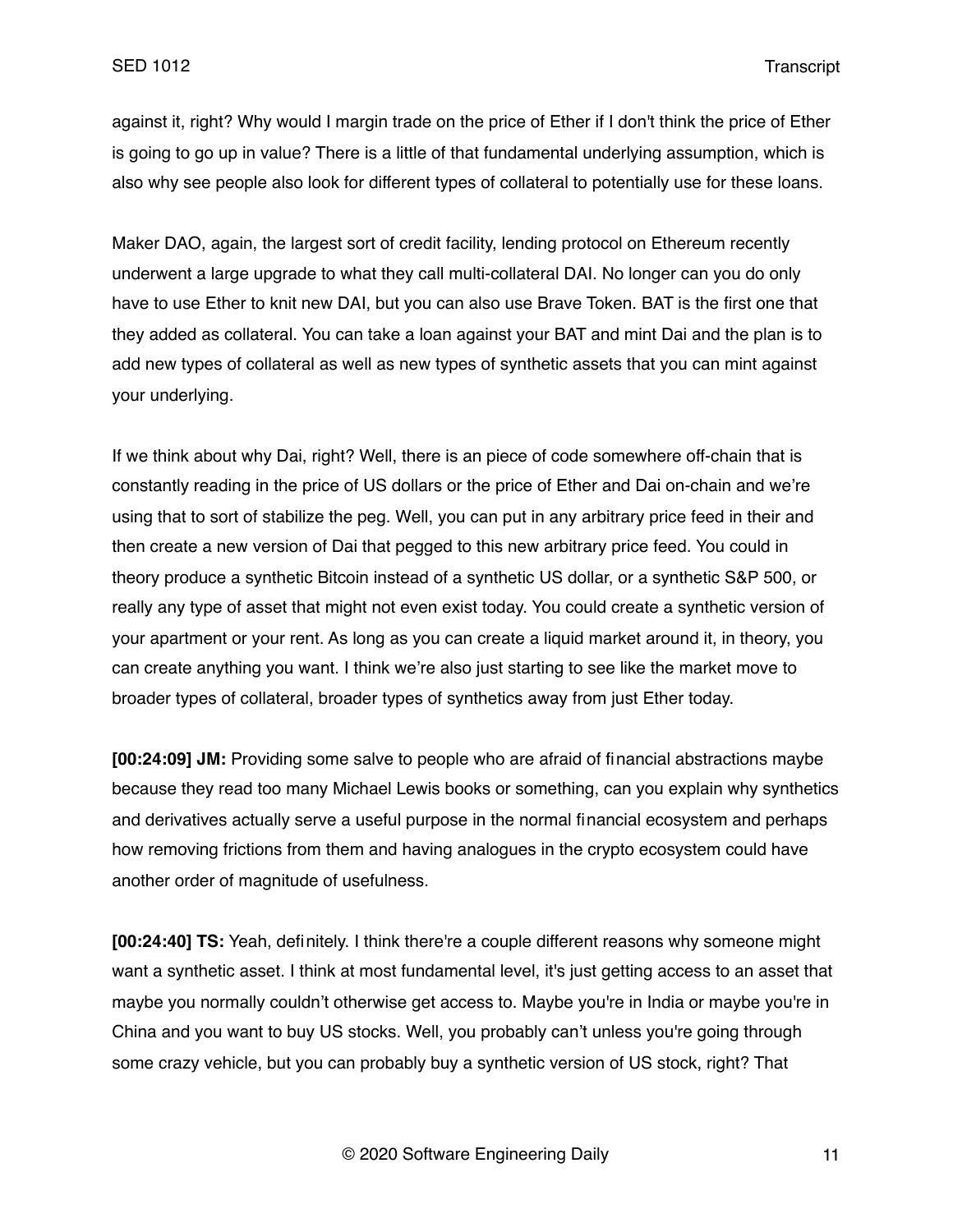something that is available to everyone and you don't need to be a US citizen to purchase a synthetic asset if it's available in your country. I think just access to these things is one.

I think there's another flavor to that which is just socioeconomic access. Even in the US, I think we've seen a lot of the best-performing assets in the past three years come from early-stage technology investments, which unless – You have to be an accredited investor in order to invest in, and many people aren't. Even then getting access those things is somewhat difficult.

If you're not an accredited investor today, you cannot go out and buy that pre-IPO Stripe stock that maybe you want to buy, or maybe don't have access to these kinds of things. With synthetic assets, as long as you can find new counterparties for both sides of the trade, which generally speaking you can at a certain price point, you can just allow people get access to things that maybe they couldn't otherwise get access to.

I think to that note, I think synthetic assets are also a great way to create hedging opportunities. I also had sort of a – I tweeted about this a while ago, but I think one sort of problem that we see in the US and probably in the world more broadly is sort of the insanity around financing housing decisions. A lot of people don't think about it, but there's sort of naturally short housing, right? You naturally want the price of housing to go down, but generally speaking, the way you purchase housing is by taking out his crazy margin position, which we call a mortgage.

Well, wouldn't it be interesting if there a way to potentially hedge the downside risk of that mortgage, right? What if you could take out a margin position, take out a mortgage in your house, but let's say you want to hedge against downside uncertainty. Maybe take out a short on your house and then you sort of locked-in maybe some home-equity or locked in some value against some of the value that built up, or similarly let's say you're in early startup employee and you have a bunch of options or you have a bunch of RSUs and you're looking for some way to, again, lock-in some of the value that's accrued. Well, a lot of these companies will put locks or restrictions on how those early pieces of equity can be sold or transferred or used.

Well, what if you could take a short on your early-stage equity and then sort of lock-in the price that maybe you really desire to sell at? I think permissionless– I think it's a bit like the early web in a sense, where if you look at what people were doing with the early Internet, everyone

© 2020 Software Engineering Daily 12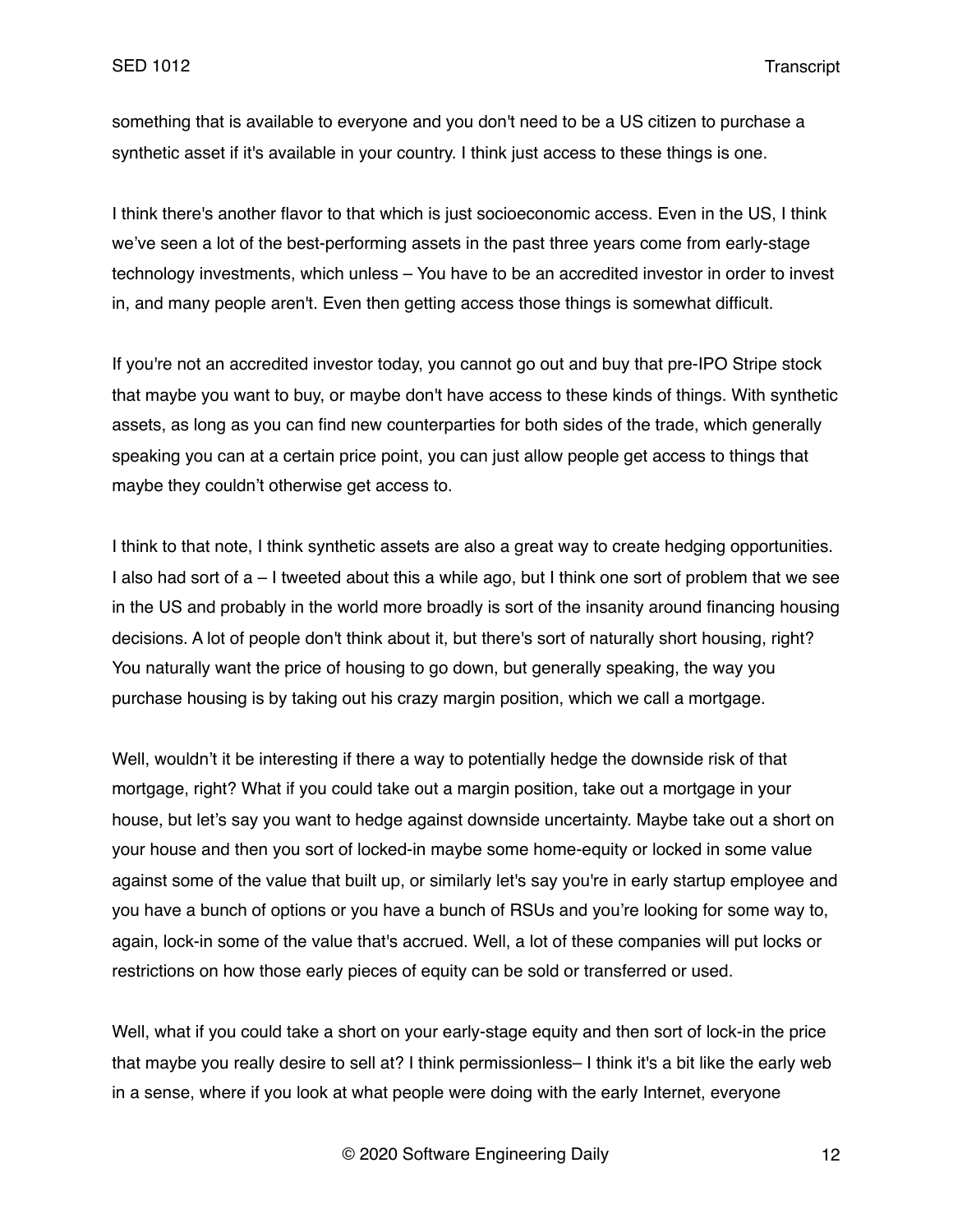thought there would just be sort of digital versions of what we have in the analog world where the digital newspaper is the classic example, or digital magazine. But I think in reality, what was really cool about the Internet is that we had totally new pieces of content, totally new pieces of way of engaging that previously people didn't even imagine.

I think the current financial system is maybe a bit like sort of the pre-Internet era, where because we don't – We almost don't even really know what we don't know, we sort of have to rely on breaking down these barriers and giving entrepreneurs access to these financial primitives in order to get creative and sort of find that consumer surplus and really let the market speak as supposed to restricting what was available. I think someone once had this this like YouTube versus TV analogy, and I kind of like that quite a bit, where instead of selecting from five different channels and 25 different programs, you can select from a million different programs that anyone around the world can sort of invent.

# [SPONSOR MESSAGE]

**[00:28:26] JM:** You probably do not enjoy searching for a job. Engineers don't like sacrificing their time to do phone screens, and we don't like doing whiteboard problems and working on tedious take home projects. Everyone knows the software hiring process is not perfect. But what's the alternative? Triplebyte is the alternative.

Triplebyte is a platform for finding a great software job faster. Triplebyte works with 400+ tech companies, including Dropbox, Adobe, Coursera and Cruise Automation. Triplebyte improves the hiring process by saving you time and fast-tracking you to final interviews. At triplebyte.com/ sedaily, you can start your process by taking a quiz, and after the quiz you get interviewed by Triplebyte if you pass that quiz. If you pass that interview, you make it straight to multiple onsite interviews. If you take a job, you get an additional \$1,000 signing bonus from Triplebyte because you use the link triplebyte.com/sedaily.

That \$1,000 is nice, but you might be making much more since those multiple onsite interviews would put you in a great position to potentially get multiple offers, and then you could figure out what your salary actually should be. Triplebyte does not look at candidate's backgrounds, like resumes and where they've worked and where they went to school. Triplebyte only cares about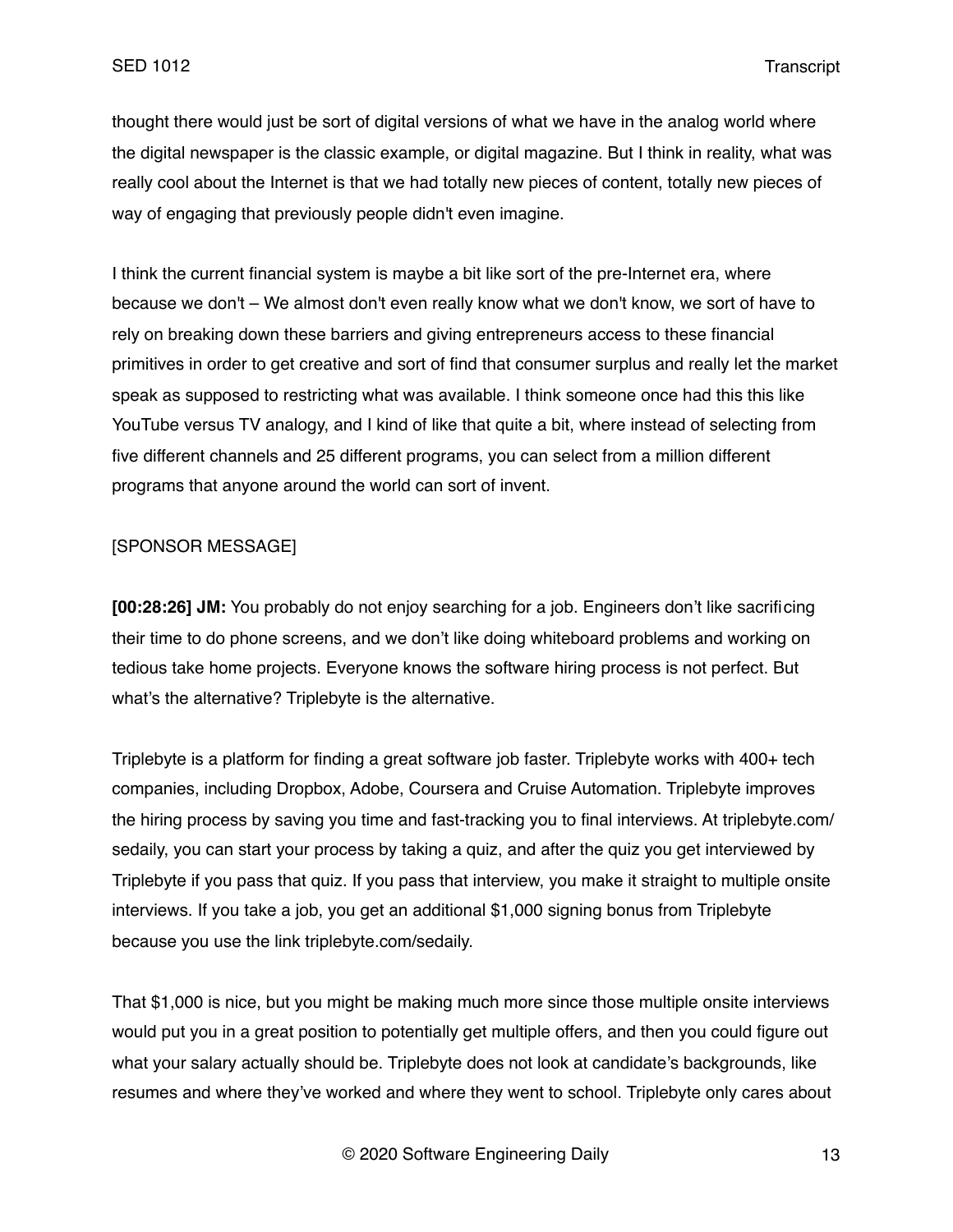whether someone can code. So I'm a huge fan of that aspect of their model. This means that they work with lots of people from nontraditional and unusual backgrounds.

To get started, just go to triplebyte.com/sedaily and take a quiz to get started. There's very little risk and you might find yourself in a great position getting multiple onsite interviews from just one quiz and a Triplebyte interview. Go to triplebyte.com/sedaily to try it out.

Thank you to Triplebyte.

### [INTERVIEW CONTINUED]

**[00:30:42] JM:** The first job I had out of school was in options trading company and I only spent five months there. So I did not contribute very much or learn very much. But one thing I did learn that was pretty profound is the idea that in traditional finance, almost any thesis you have can be expressed through a combination of derivatives and conventional. If you buy a put plus go long on stock, you cap downside and capture all the upside, and that's something most people don't understand. They think, "Okay, stock market. Pure speculation." But there are ways of doing this that you really cap your downside and can express a thesis in a very comfortable fashion.

Unfortunately, that's pretty hard for the retail investor to do is my understanding. I looked into doing this a little bit, not very significantly. So I'm sure people can correct me if I'm wrong, but it's not like easy to manage options because they had these expiration dates and it's gets very complicated very quickly. It becomes a full-time job very quickly. So you're like, "Forget it. I'll just put my money in Betterment or whatever and earn no money and forget it."

Part of the reason is just because there're tons – I mean, there's not a lot of options, because I think there's just a lot of regulation and like programmers don't really have access for building these kinds of things. You do create a compelling picture, and like I think the example you gave with your mortgage, like today you can take out a reverse mortgage along with your mortgage, but I don't know. I assume I know nothing about getting a mortgage. But I assume that like the mortgage getting experience is pretty terrible and does not include like a very easy like upsell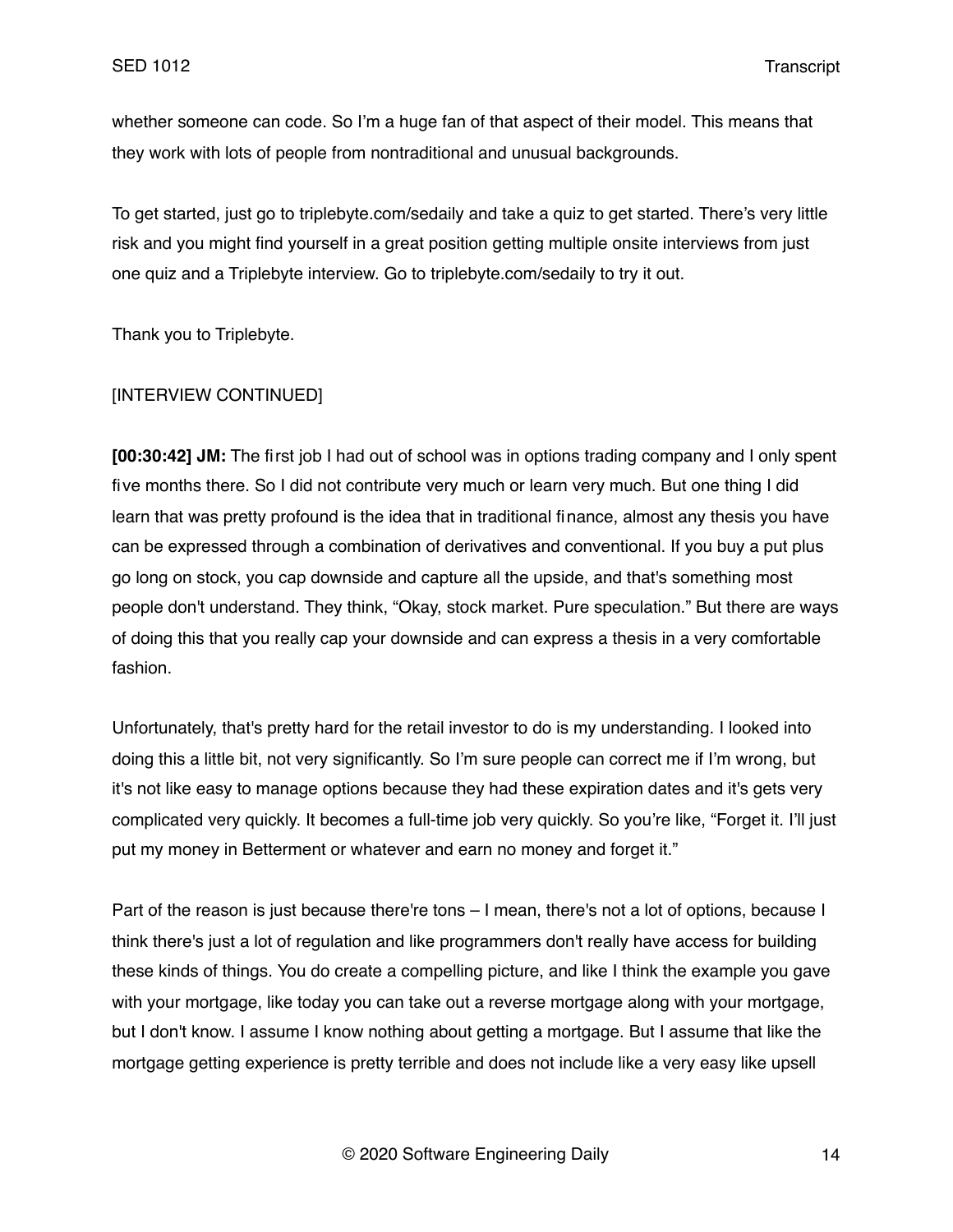check a box and get a reverse mortgage for five dollars additional. I don't know if – You can correct me if I'm wrong.

**[00:32:40] TS:** I think the process is getting better, but I think ultimately it feels very much like Band-aids. It's like we're sort of piecing together what an ideal system looks like. If you could design everything from scratch today using sort of what we have as supposed to sort of going from first principles and thinking like what would an ideal financial system look like?

I think that was something that kind of really tickled me about the Plaid applied acquisition, which is I think Plaid is a great products. Obviously, they're solving a real problem for consumers. But if you think about what they're doing at the end of the day, it is sort of like hiking together this kind of like really weird reverse engineered API on top of these [00:33:17], which is like why don't we just have an API for the banks. That's goofy.

I think, yeah, I totally agree. I think some of these things are possible today, but it's the permissionless element that is really key. Imagine that sort of in the '90s, early 2000's, you had to go and register your website with the FCC before you could publish it, and that costs thousands of dollars. We would definitely not have Internet that we have today. It's the fact that for five bucks someone can go and spin up an EC2 box and spin up a web application from their dorm room. That's really the key. You can't have – You have to let the market figure out what it wants.

**[00:33:56] JM:** Talking a little bit about how this makes its way into mainstream, like obviously we can only speculate at this point, but like today I've got the terrible mortgage buying experience. I've got the experience of like buying a flight and like I can one click to buy flight insurance for 1/8th of the cost of the ticket, which makes no sense. Why would I ever buy that insurance? This should be an open market for my flight insurance. It should be much easier to buy. It's impossible to get there in the near future, but someday with decentralized finance, perhaps we get there.

Although even on the road there, there will be regulatory burdens at some level, right? There will be some layer at which the consumer application that is leveraging decentralized finance is going to have to be inserted because we don't want – I mean, for all that you and I love about

© 2020 Software Engineering Daily 15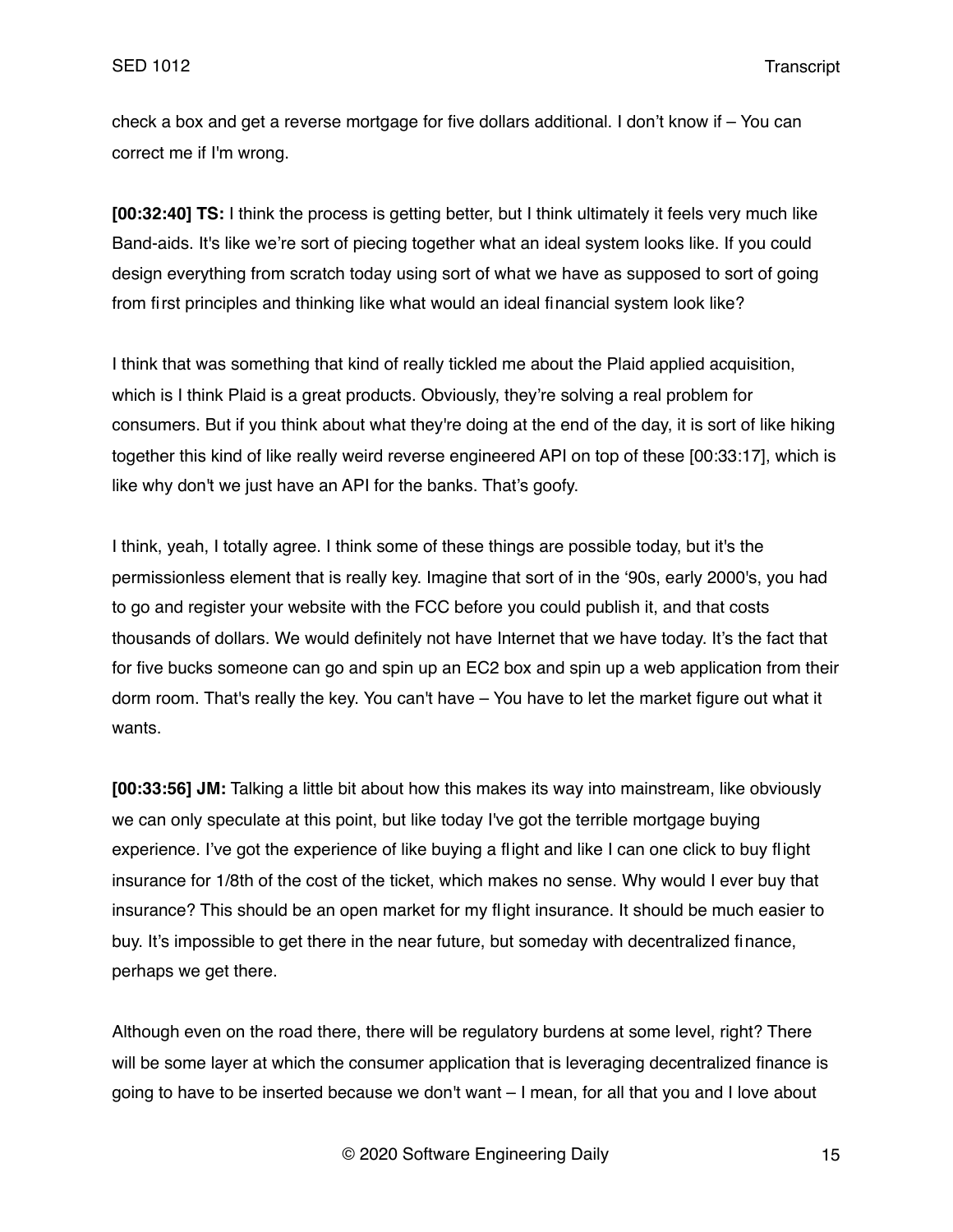the Wild West of the crypto ecosystem, I personally don't want random person in the Midwest buying a bunch of whatever name your terrible token that people lost their shirts on in the speculation days.

I don't know. Do you do have a perspective or how this stuff makes into the mainstream?

**[00:35:10] TS:** Yeah, I totally agree on – I think a lot of people got burned in like 2017, 2018 in terms of being taken advantage of by I think people who are maybe acting a bit maliciously when they were going out and doing these token sales. I think for the most part, I think we've seen regulators like behave pretty favorably toward some of these stuff that we're seeing in defi as at least in the US. If you think about what the SEC your CFTC or Finsen's job is. It's mostly to make sure that malicious actors are not being able to like terrorists are not being able to get access to financial services.

Then it's mostly consumer protection. So making sure that people are not being defrauded. I can't go out and lie to investors and sell an illegal security. That's when the SEC would step in. But in a scenario like Compound, for example, or Maker DAO, when it's people sort of two actors with their own agency making their own decisions sort of making with some pretty healthy financial transaction, with the limited resources they have, I'm a bit skeptical that they're going to go and try to step.

Even if they could try to shut down something like at least these like credit facilities. I think beyond that, it in my mind I think you will probably see some back and forth in regulation and there's a lot of good people working on educating lawmakers on some of the progress that we've been making in the crypto ecosystem over the past two years. But in many respects, I feel like this is a bit inevitable and it's just a question of will the US be the place where this happens or will those happening in some other jurisdiction?

I think we're seeing your pretty strong appetite for some these products across Asia, some parts of Europe as well. It's almost like this is going to happen and it's a question of what role the US is going to play in it. I think many people saw two months ago, three months ago Xi Jinping's entire speech around blockchain plus and the DECP.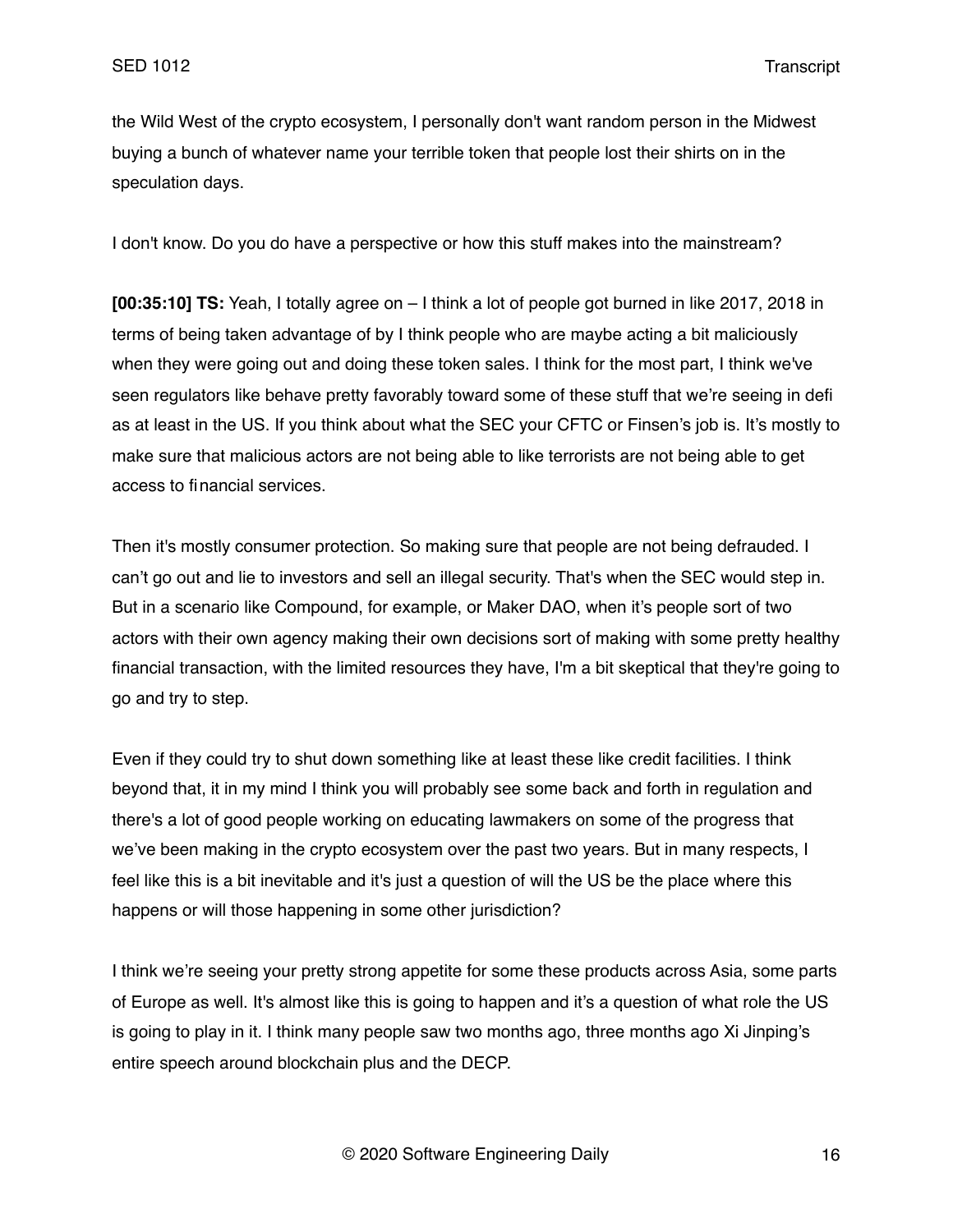**[00:37:05] JM:** I did not see that.

**[00:37:05] TS:** Yeah. Basically, in a nutshell, Xi gave a speech in which he describes blockchain is an essential strategic investment for China. So there's a whole frenzy right now in China trying to figure out how to make blockchain happen. How to make crypto happen in China? I think people are sort of waking up and realizing that this is going to be a thing and trying to figure out where they actually slot in.

**[00:37:28] JM:** Coming at this from a different angle, the Ethereum question, there is another post in your Dragonfly research blog about Ethereum scalability issues, and I've talked to Haseeb a little bit of that this and done some shows on it too that I had so much trouble understanding what the Ethereum scalability strategy was now. I've had trouble understanding a lot of this stuff in the crypto ecosystem.

If you don't go really deep on this stuff, it becomes very hard to parse what is just like technical reality that's kind of hard to understand and what is like repurposed whitepaper jargon that is total fiction. The Ethereum scalability story seemed like it was somewhere in between – The very thin realm between those two things. For whatever reason, the scalability story has not worked out. Weather for reasons of it's too hard to implement or they did something technically wrong.

Do you have a concise perspective on why the Ethereum – Actually, first of all, I should ask you, what does it mean at this point that Ethereum has not scaled? Is it just very slow? What's the consequence?

**[00:38:50] TS:** Yeah. First of all, I totally agree with your point, which is it's really difficult in this industry to know what is legit and what's not and what's important and what's not. Even I frankly get it wrong sometimes. It's very tricky.

I think Ethereum is I think fortunate in that it's found a couple use cases today like in defi that sort of work with the current version of Ethereum, which is Ethereum 1, Ethereum 1.0. I think it's probably Devcon 2018, Devcon 4, where there is sort of growing consensus.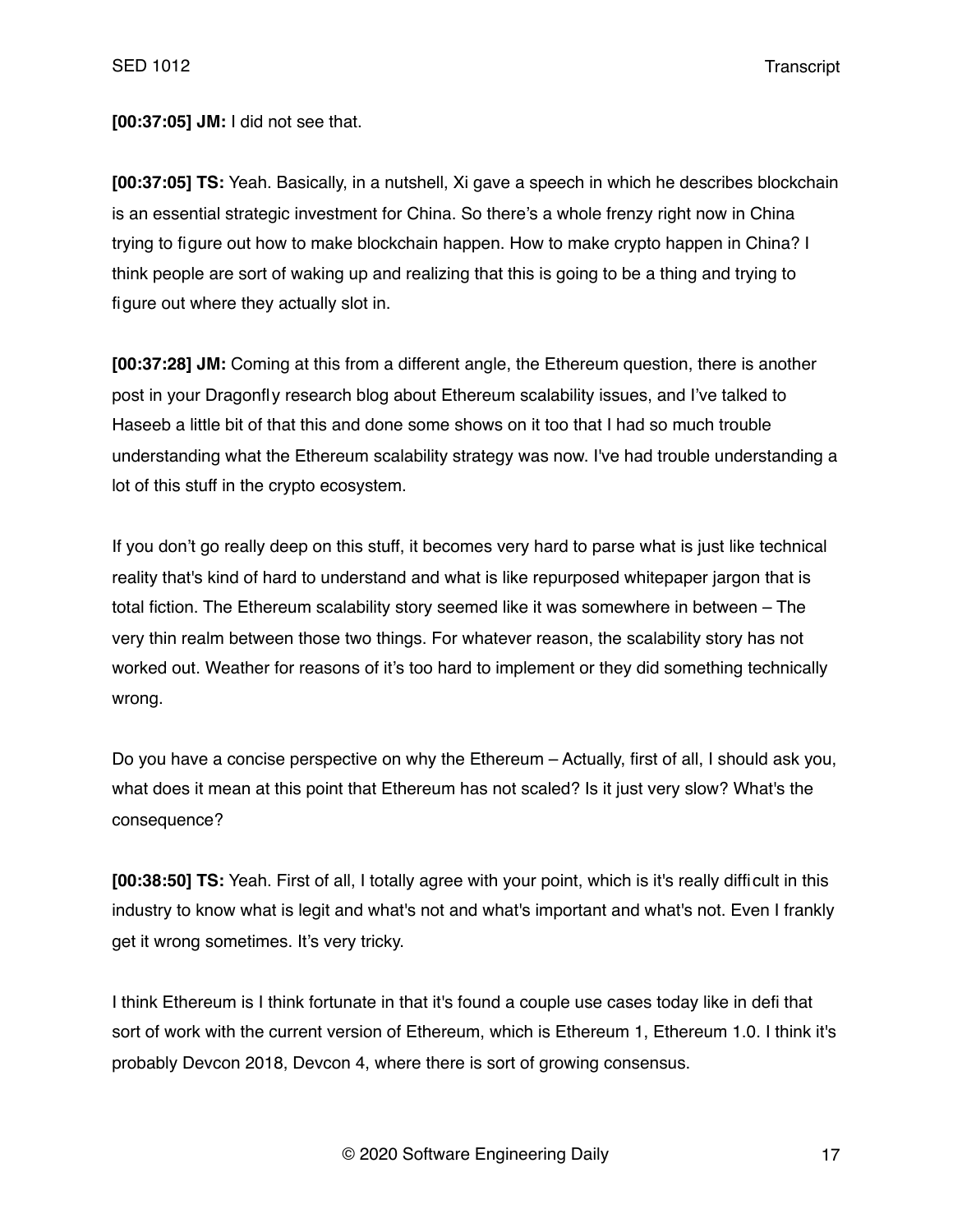First of all, backing up a little bit, I think one thing that we were seeing in crypto is like you're sort of seeing research – You're seeing open-source research. You're seeing research out in the open. A lot of the problems that people are trying to solve today, we don't have answers for and we might not have answers for. I think what we're seeing is people find promising areas of research. Explore it. Find out maybe what isn't so promising and sort of roll back up the decision tree and then we find another area of research.

I think what we're seeing is maybe something that normally takes place in academia sort of behind closed doors for most people, sort of occur out in the open with large financial incentives surrounding the outcome of this research. There is a bit of a weird dynamic around Ethereum research.

I think with respect to Ethereum scalability today, certainly, I'm not an expert and I recommend people read the blog post by [inaudible 00:40:13] who's also on our team. But the current sort of track is basically two different tracks. One is what they call sort of Ethereum 1.x, which has been going on for the past two years or so, which is let's make Ethereum 1.0 work as well as it possibly can. So these include improvements to the EVM and improvements to Ethereum consensus building, improvements to the way state is stored in Ethereum. I think so far the they've been pretty successful in that regard in terms of eking out more efficiency and more success with how Ethereum exists today.

I think Ethereum 2.0, which is what a lot of people spend time talking about and I think what a lot of these sort of third wave blockchains are trying to potentially compete with and misplace mostly compete on new novel methods of creating what they call side chains or layer 2 scanning solutions, which are sort of these separate pieces of code, these separate little mini consensus mechanisms that run and then settle back on the main chain at some point.

You can have hundreds or thousands of these different little mini-consensus mechanisms running off chain that eventually settle back on to the main chain at some point. A lot of the debate, a lot of disagreement around L2 scaling is which method makes the most sense for running these sort of separate chains, these separate consensus of mechanisms off-chain. Zero knowledge groups are quite popular. They have sort of their own pros and cons. What they call optimistic rollup is really getting popular now and that sort of has its own pros and cons.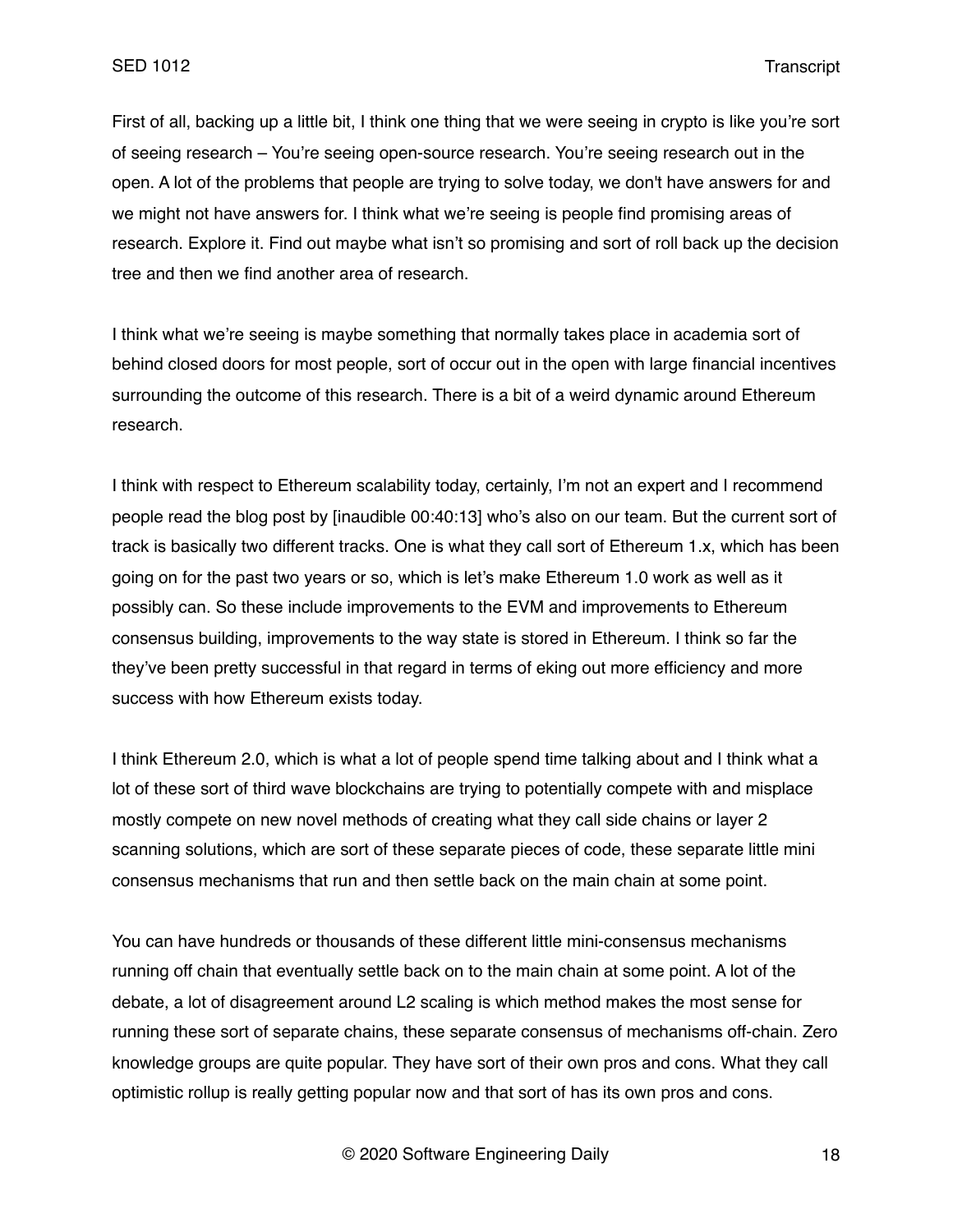Plasma was quite popular for a while, but I think we're seeing there're a lot of limitations. A lot of research is being pulled back in that direction. I think ultimately though, like at the day, ideally this stuff, and I think it will, not really matter for end-users, right? It's about finding some sort of end application that allows people to do something that they could normally not otherwise do. I think we're seeing Ethereum find those potential use cases today where it's something that works with the current level of scalability and yet still has mainstream or sort of broad appeal.

One example that sort of came out recently was PoolTogether. PoolTogether is what they call a prizing savings account or call it a no-loss lottery. Unlike with the normal lottery where you buy a ticket for a few bucks. If you win, cool. You get a huge jackpot. If you lose, you've wasted a few dollars. With PoolTogether, it's more like a savings account where you can put 20 bucks in. I can be 20 bucks in. We pool all of our big pot together and then we lend it out on some of these lending protocol. So we're earning 5%, 6% interest on Compound or on dYdX. Over the course of a week, with millions of dollars, that can amount to several thousand dollars. You're earning several thousand dollars a week just on interest.

Then that 20 bucks that you put in now buys you the opportunity to potentially that interest. So instead of earning maybe a million dollars, you could potentially win several thousand dollars this week for that \$20 deposit. That \$20 still comes back to you. You can still withdraw it. It's like a savings account in that regard.

This is something that was built by a small team using, again, sort of these primitives and piecing it up together and do a simple application. They're growing reasonably well and they've added several thousand users over the past few weeks. Something that works today, something that is sort of this primitive high-latency low-throughput product but that can still get mainstream appeal today.

**[00:43:27] JM:** One of the things I have had trouble understanding. At this point, I'm content to note that there is a rational explanation for this that has more to do with community, but like what I never understood is why didn't everybody just treat Bitcoin as the assembly language of the crypto ecosystem and do all the layer 2 stuff on top of that? You could've done that or you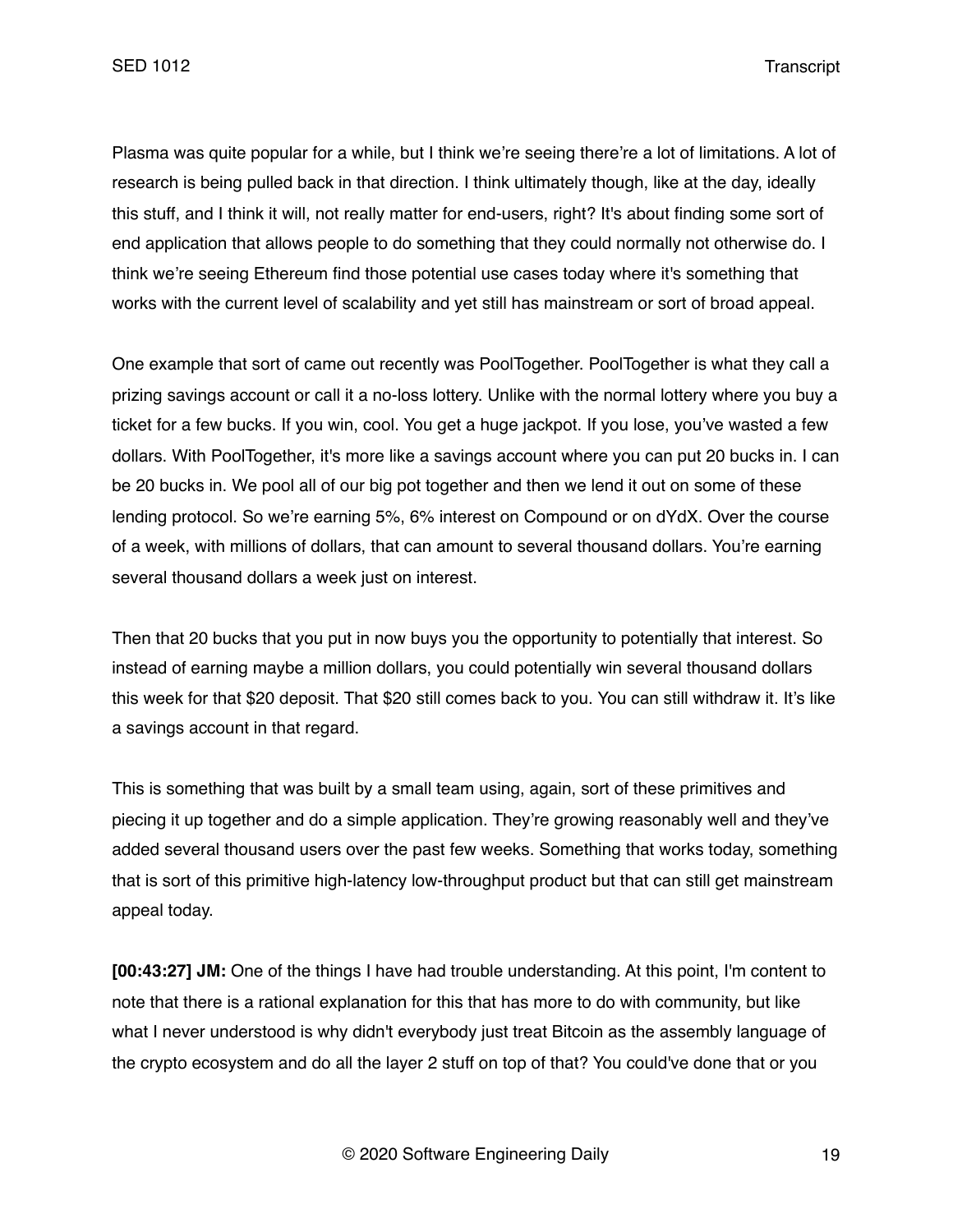still could do that, or I think some people are doing that. I think that's what Rootstock does, but like why doesn't that happen?

**[00:44:00] TS:** Yeah. This is a very popular piece of debate, which is why isn't there defi on Bitcoin or why aren't there some of these other things happening on Bitcoin? What's interesting is, I mean, Vitalik originally –

**[00:44:10] JM:** Colored coins.

**[00:44:11] TS:** Yes, there is colored coins on Omni and there are all of these sort of attempts to make this thing work. But I think ultimately – I'm trying to remember. There's one specific debate on Bitcoin. It was not the – I forgot the exact sort of upgrade, but I think it is sort of cemented Bitcoin's ethos, which is we are robust and we are decentralized pretty much at all cost. We optimize for decentralization. We optimize for robustness. We are not going to break. We're not going to have bugs. We're not going to have a Dao style hack that we have to fork out, which is what happened with Ethereum. We are hard money.

I think obviously that has a lot of benefits, right? I think that's sort of why Bitcoin has been able to submit its store of value narrative. That's why a lot of people choose the whole Bitcoin because it's a scarce asset that is not going to change its cap in theory and it's not going to break. But that comes with a downside, which is it's somewhat inflexible. I think, simultaneously, the community that's been built around Bitcoin sort of also is sort of in line with is this ethos.

From a technical perspective, there are companies that are trying to do. You mentioned Rootstock, but we haven't seen much traction. It's less of a technical issue and more like a political issue almost. That's part of the reason why Ethereum was sort of formed, because Vitalik realized he couldn't build what he wanted to build on top of Bitcoin, so Ethereum sort of came out of that.

**[00:45:37] JM:** Right. I mean, it just looks like the perfect base layer to build on top of. Like, "Okay. Yeah, it's inflexible. That's fine." We build all of our software out of zeros and ones. No longer do we have people advocating let's do the Ternary system. Let's have 0, 1 and 2. Maybe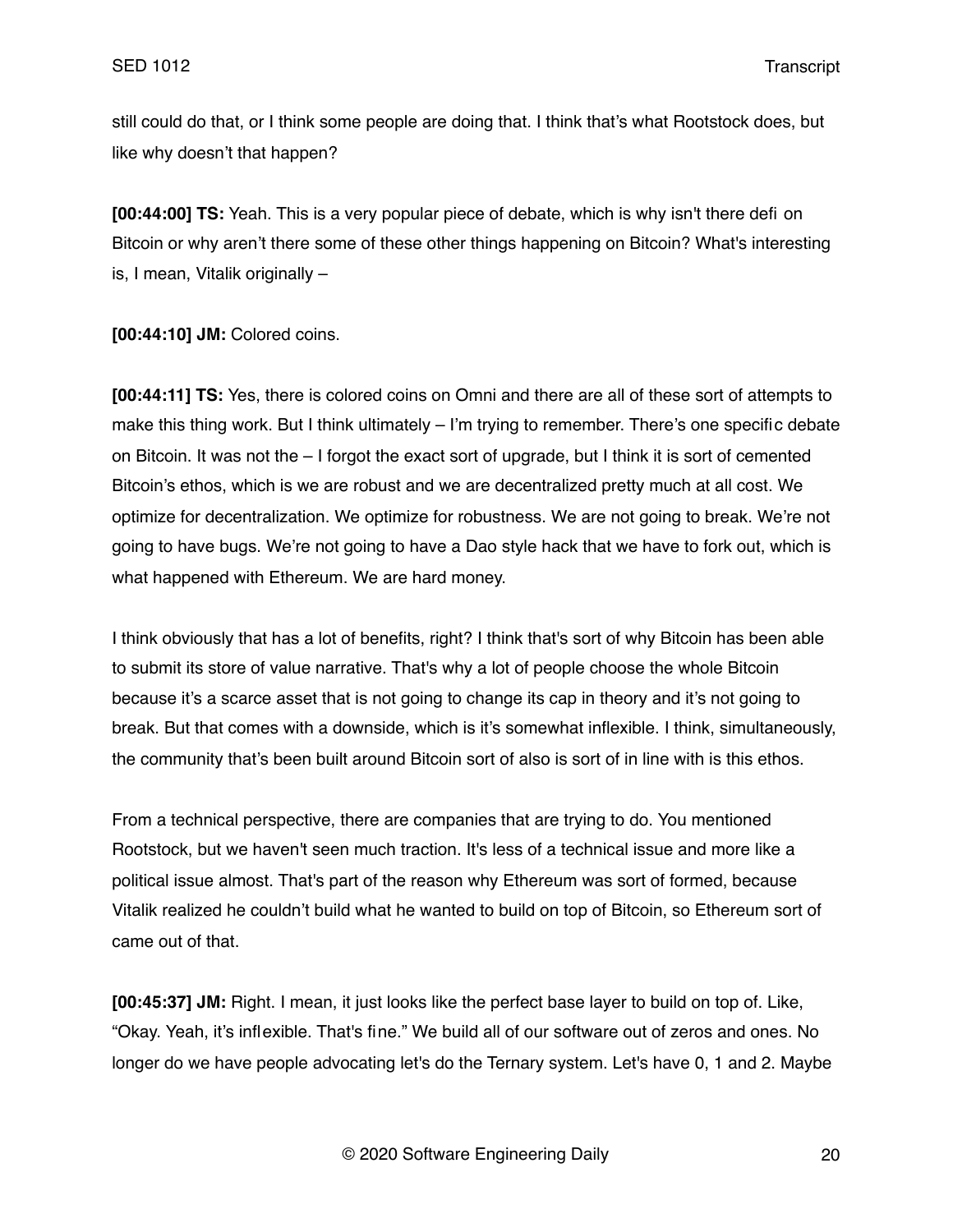it's better. We've decided we're not going there. We're just not. That didn't happen with Bitcoin, but maybe it will in the future. Who knows?

**[00:46:02] TS:** Yeah. Who knows? It's still so early in this space. I think someone is tweeting the other day like the market cap for like Bitcoin is less than the value of cash that like Apple has on-hand. It's very, very early days and I don't think Ethereum's battle for smart contract supremacy has been won. I don't think Bitcoin not having any smart contract language is definite.

But as I think these things sort of come from people and the political climates that form around these different projects sort of produce what sort of the next evolution of that project is going to look like. I think for Bitcoin, they've really gone after this really hard store of value and now beginning to sort of develop on privacy use cases as well.

**[00:46:46] JM:** Today's applications of Ethereum, were you saying that like basically where Ethereum is today scalability-wise, that is bottlenecking maybe the next phase of applications?

**[00:47:02] TS:** People have different views on this. Personally, I think when you look at the transaction fee marketplaces and the block utilization on Ethereum, it's not so congested today that ideally what you want to see is tons of latent demand. You have people banging on your door, trying to get in and then it's clearly of a supply and scalability problem, and then you sort of focus on that.

I think with Ethereum today, we saw that in certain periods, for example, when CryptoKitties launched in 2017. Blockchain was massively congested because people were trying to buy CryptoKitties, auction CryptoKitties, breed CryptoKitties. Then we were seeing people spend tens of dollars per transaction and it would take hours to get mined. That's true demand. We don't see that today. You can get mined pretty quickly for a few cents.

I think really what the L2 stuff is about is about capacity building. It's something that we know is going to happen if we want to sort of realize the vision for Ethereum from this global financial ecosystem, but in my opinion I don't think we're seeing so much demand today that like that is definitely the bottleneck. I think it's a lot more about can we build applications that people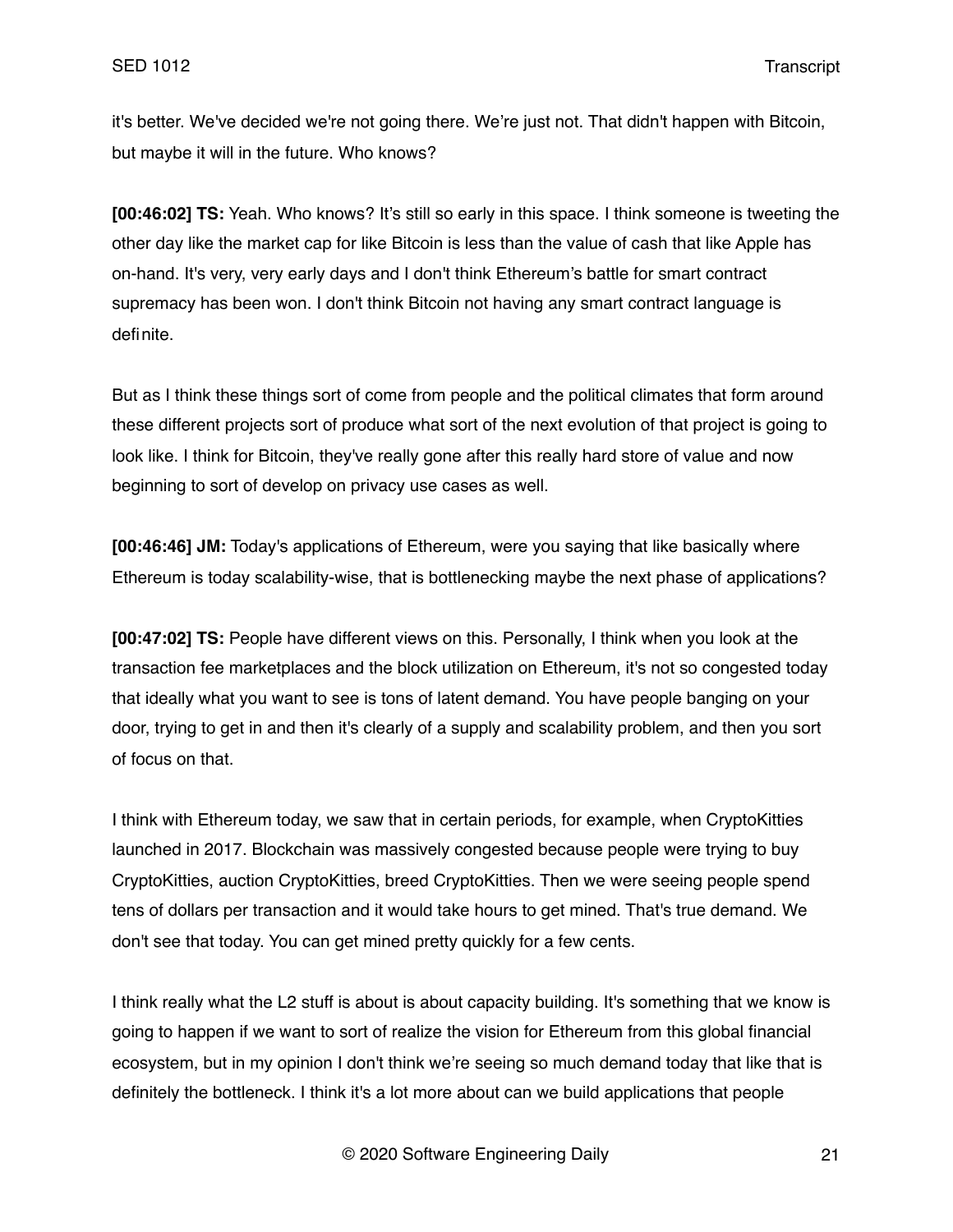actually want such that we can get to that point where we have people banging on the door like we did with CryptoKitties.

**[00:48:15] JM:** You worked at 0x. We've been talking about the lending platforms. Decentralized exchanges are another area of – I guess that gets categorized as defi. What is the purpose of a decentralized exchange?

**[00:48:33] TS:** Yeah. I joined Dragonfly somewhat recently, but I used to lead product at 0x, which is a decentralized exchange protocol on Ethereum for about two years. I think the narrative around dex has shifted around a lot over the past 2, 3 years. Decentralized exchange used to be – Well, first of all, the nature of decentralized exchange has changed pretty dramatically.

There used to be – There are still are decentralized exchanges that are designed for trading Bitcoin peer-to-peer. Instead of sending your Coinbase into your Bitcoin into Coinbase and my Bitcoin into Coinbase and your ether into Coinbase and having Coinbase basically give us IOUs and having to trust Coinbase to perform the trade correctly, you and I can just trade directly peer-to-peer without a middleman [inaudible 00:49:15] our funds by ourselves the entire time.

That is sort of the genesis of decentralized exchange, which is its peer-to-peer exchange without a middleman and this was for good reason, right? I think a lot of people in their crypto community were personally hurt or scarred by the Mt. Gox collapse in 2011 where they maybe lost thousands or millions of dollars in Bitcoin in this defunct insolvent exchange. That sort of spurred this idea which is what if we didn't have to trust an exchange to hold on to a Bitcoin for us? What if you and I could just trade peer-to-peer like email? We can just – That's sort of the purpose of the Internet to a certain extent.

That I think was a really popular line of thinking and a really popular source of demand through 2016, through 2017, through 2018. But I think around 2018 we saw the centralize exchange market mature a lot. We saw a lot fewer hacks. We saw a lot of legit exchanges get insurance or have some sort of repayment policy and even something like Binance, which did suffer a hack in, I believe, 2018, repaid everyone. Exchanges are sort of self-regulating. They're getting a lot more legit. Now you could make the case that for a lot of retail users, it might be safer to hold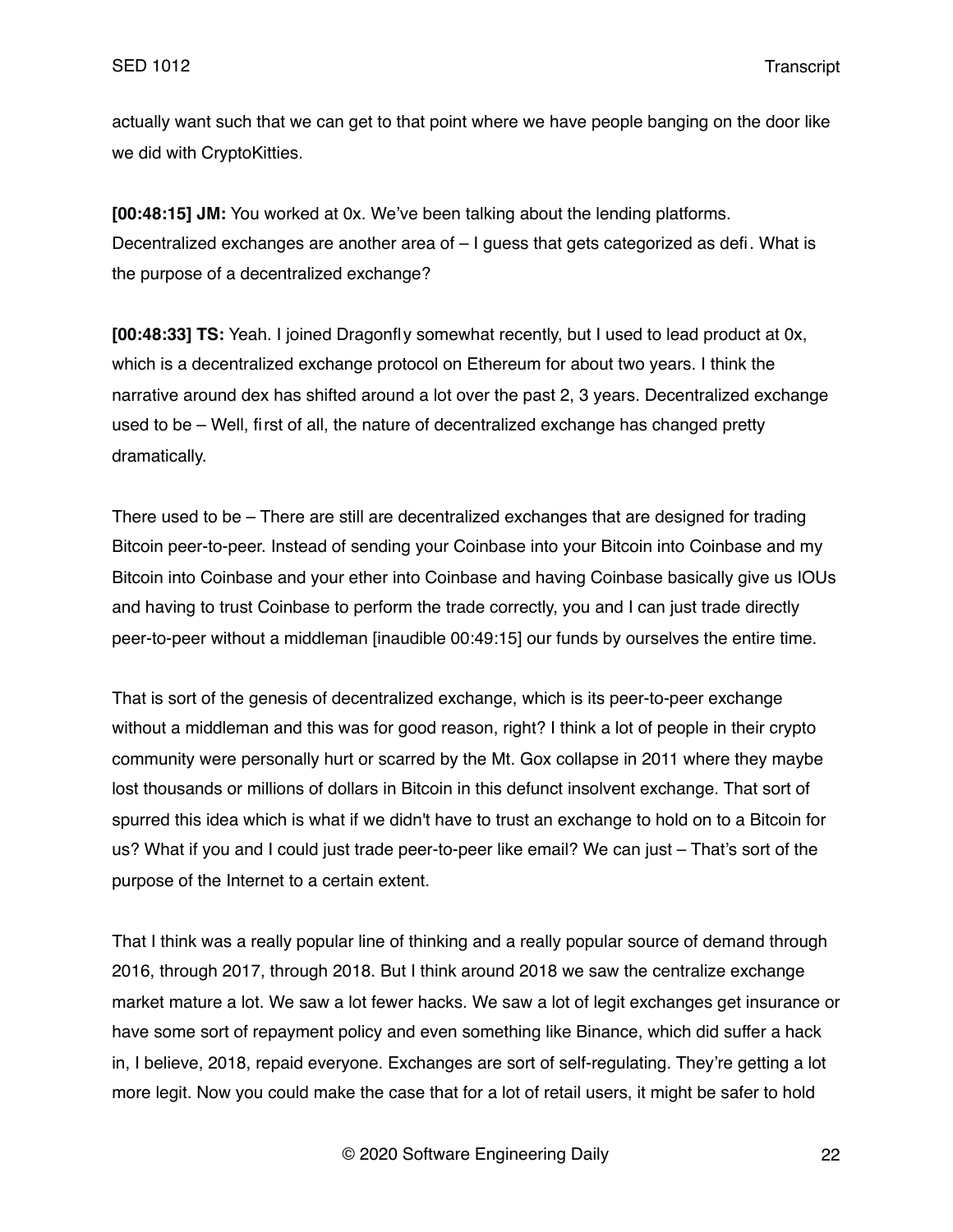your crypto assets on something like Coinbase or on Binance or using a using a custodian that it is to just like keep it in your meta-mask or keep it on like a paper wallet in your house.

I think self-custody, it's a bit of a hard sell when you think about it to reach mainstream appeal. It's, "Hey, for this thing that is very, very unlikely to happen, we made it 100 times even less likely to happen." It's like telltale risk insurance. It's really difficult for humans of relative to think about tail risk insurance. That is also just a really difficult selling point.

In sort of 2018, the narrative started to shift a lot more to this permissionless innovation concepts. So we can create exchanges for any different at the market that might not get listed or might not make sense for a centralized exchange. Things like video items or synthetic assets or sort of long-tail tokens that are maybe too small to warrant trading on a centralized exchange, as well as this programmability element, which I think is really key, where as I sort of mentioned in the liquidations example, we can in a single transaction go from liquidating, to getting an asset, to selling it immediately all atomically without having to go to a central party to actually do that trade.

I think programmatic access to exchange without having to go through a custodian is really novel and really sort of a key selling point of decks and something that a centralized exchange can really never do when you think about how they're architected and how they're built. I think these two things have really started the propel the dex narrative going into 2019 where it's much more about – I think Uniswap has done a really good job at this where people can do personal token sales.

For example, I can mint a token that's worth one hour of my time and I can put into a Uniswap liquidity pool and then anyone can buy it. Anyone can sell it. I don't have to go through a listing process on a centralized exchange. Then simultaneously, I can, for example, but that and then send it to you in one single transaction to sort of do a purchase of your one hour of time. Something that again is not really feasible with a centralized exchange architecture. Those two things really our sort of guiding dex coming in 2020. I think we'll see who is getting traction. Who's going to get adaption in this year.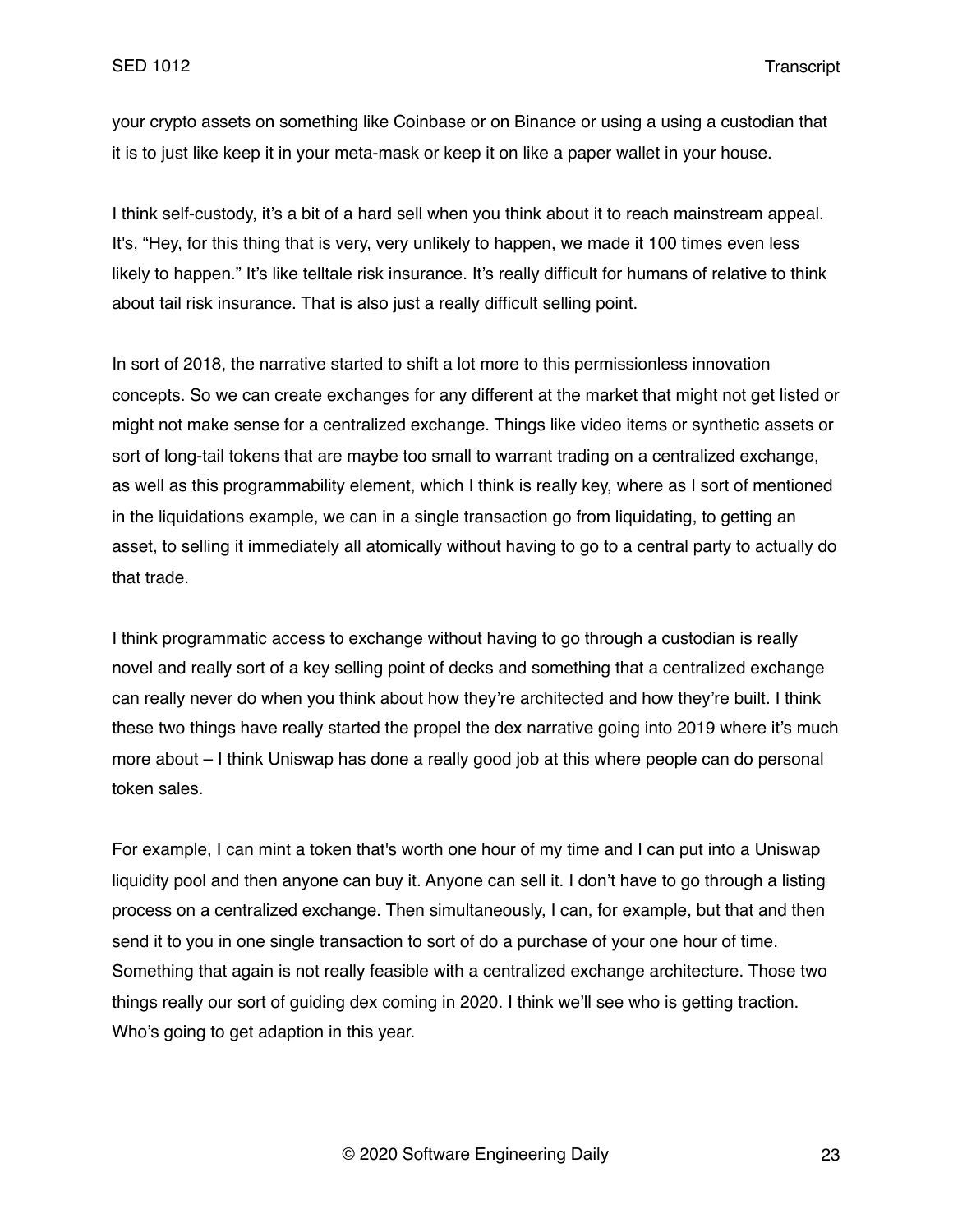**[00:52:37] JM:** But it's all way too early, right? That's application. Unfortunately, I am sorry to indict your two years of 0x effort. I mean, Bitcoin isn't even decentralized, right? The binding pools are centralized. We don't even have insurance against tail risk at the base layer. Why would we build entire pieces of infrastructure that are decentralized when we don't even have the base layer figured out?

**[00:53:06] TS:** Yeah. I think some people would contest that Bitcoin is centralized thing. I think you dig into it. It is a bit more decentralized than people would give it credit for.

**[00:53:14] JM:** Sure, you can fork it and like that's great.

**[00:53:17] TS:** I think if anything, decentralized exchange is the area where it's traditionally an action that is somewhat frequent that people used to getting for really cheap. So you can go on Binance today and make thousands of trades and it's really inexpensive and it's really fast and it's really convenient. It's using something even like Robin Hood for retail traders is really slick.

In a decentralized exchange, I would say even today it's not super slick. You're paying a few cents. Maybe worst case you're paying a dollar to trade when you're waiting for that transaction to get mined. I think decentralized exchange is an area that definitely suffers from sort of a lack of scalability today where the current solution is, in many respects, inferior from a UX perspective to using a centralized product and so it's had to really lean into these other two elements, which are permissionless market access as well as programmability.

I agree, like I don't expect to see a dex kill Coinbase in 2020 or 2021 even. But ultimately it sort of comes back to this question, which is sort of like what defi and crypto are doing overall, which is do we think that payments and exchange and lending should be free public services and goods the same way many of the protocols in the internet are today, or should they be companies that we pay for? I think now we have the technology to build these as free open source utilities that are open to the public.

I think if you come at this again from first principles, that is very obviously like how this thing is going to go. There's no reason the like this current financial system is like the optimal solution.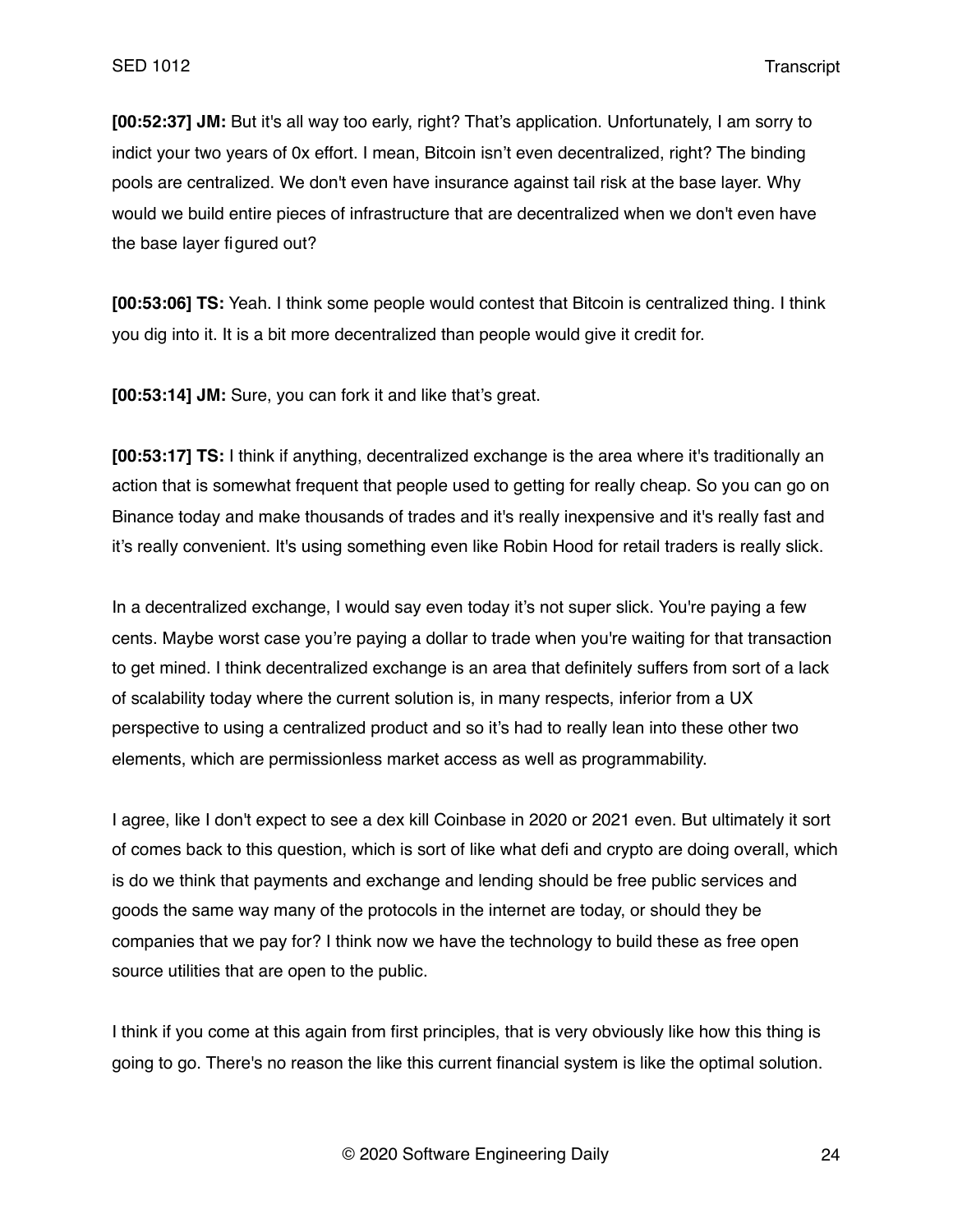This is clearly the endgame for finance. It seems way more likely that this will just be sort of this in omnipresent part of our lives as supposed to a separate thing that a separate company runs.

**[00:54:59] JM:** It's just unfortunately taking the base case too far too fast. It's like saying Larry Page has flying car companies. Shouldn't we have flying parking lots? Probably not yet.

**[00:54:59] TS:** Yeah. A lot of people in crypto I think have a struggle with timing. A lot of companies –Even a lot of things that we're talking about now, people were talking about Bitcoin talk back in 2013, 2014 or they were early the central change. Yet timing is really hard. You don't know how the market is going to react. You don't know what macroeconomic conditions are going to look like. You don't know how the underlying technology is going to progress.

Again, this is a bit of a research project where some of the cryptography and some of the consensus mechanisms that are being used have been invented in the past few years. It's interesting to see sort of this connection between finance, computer science, products all sort of converge and different threads sort of pull at different points.

**[00:55:52] JM:** Yeah, and sorting through the truth and the reality is such interesting. I think we should get to the crypto investing side of things, because that's an entirely new field in and of itself and it gets us a little bit closer to what you're doing today. Tell me something about crypto startup investing that's not true about traditional investing.

**[00:56:13] TS:** There are so many things. I'm thinking about what is going to be most digestible for the audience. I think a lot of what we see so many crypto projects that have gone invested in or trying to get pitched are trying to build money. They are trying to build the core currency that they envision is going the like power everyone's lives 10 years from now, which is really, really, really, really, really hard to do.

If you think about why something like Bitcoin or something like Ethereum seems pretty legitimate, right? I don't think anyone would say that like, "Oh! Bitcoin can never be money, or Ether could never be money." It's because they've been able to build a really strong community and that's been able to help them decentralize and really feel more like public good or like a public service as supposed to being something that's owned by a company.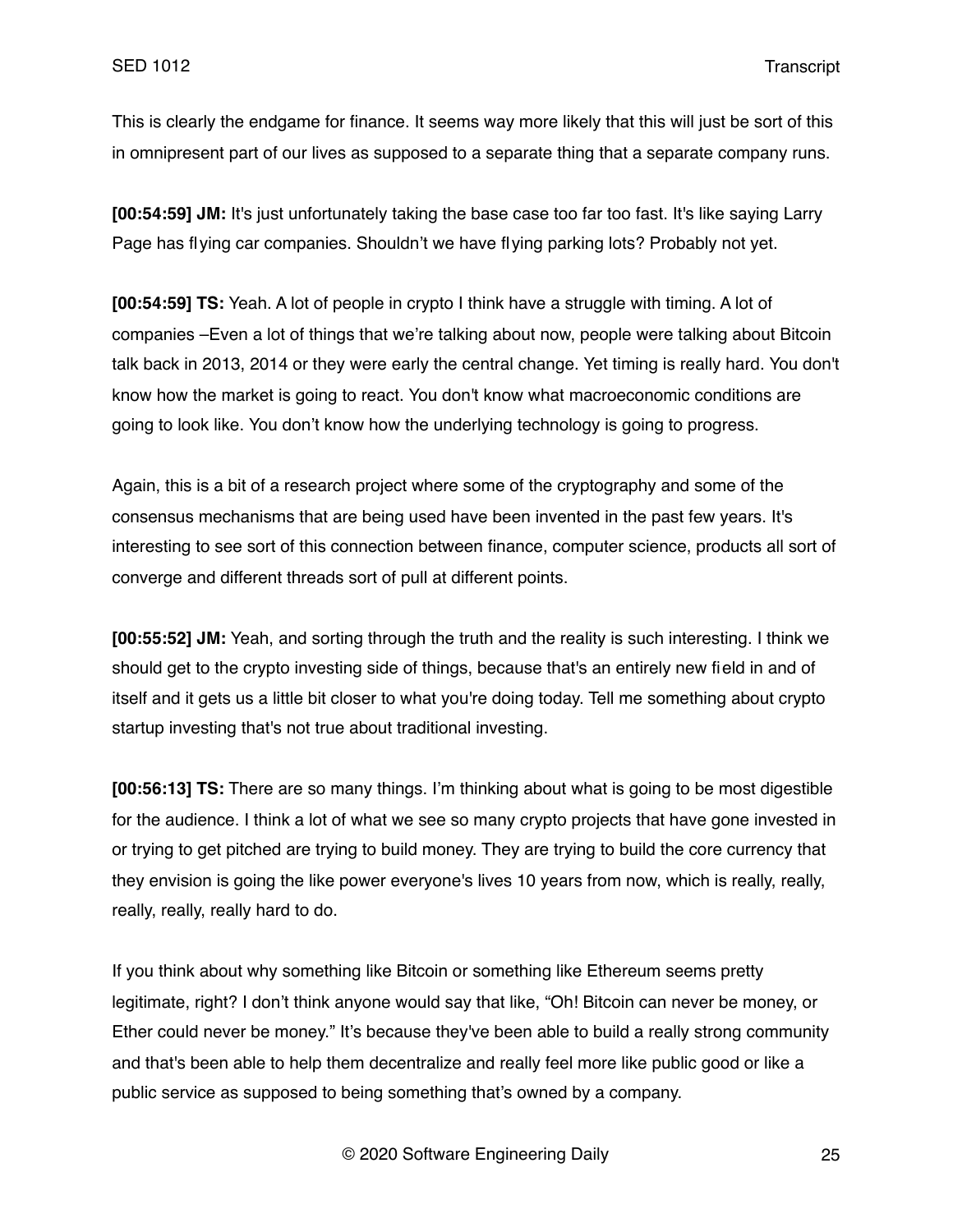I think for companies that are trying to do what we call L1 or sort of core new blockchains, a lot of what to think about is how do you build a community and then how do you sufficiently decentralize to, A, avoid a lot of regulatory burden? You can't just go out and like print new shares and sort of have everyone get them. But also have people actually like believe in your meme and believe that what you've created is money. That is a really tricky. I don't think many people have been able to do it successfully outside of Bitcoin and Ethereum today.

Bitcoin is never really crazy Genesis story, right? It's anonymous piece of code. We don't know who the founder is, and this thing is just had this sort of grassroots buildup and today it seems like a legit – I mean you can buy Bitcoin futures on the CME, which is insane. Going from a company raising seed capital from top Silicon Valley VC funds to being the money is a path that few have navigated so far. I think it's one that's actually really difficult to do. That's one thing that we look at when we think about one investment is go-to-market, which in this case mostly means how can they build a community and how can they really turn the sort of build belief in what they're doing beyond sort of this core team. It's not just – You can't succeed just being a small company. You can't just succeed being totally centralized. That's one thing.

I think another thing obviously is regulation. One interesting thing about Dragonfly is we're a cross-border fund. So we have about half the team in Beijing. We have half the team in San Francisco. We invested in Chinese companies and help them think about how to expand globally. We invest in US companies and help them think about how to expand into China. I think one thing that we've seen is while the US regulatory environment is not atrocious, crypto is not banned. People aren't getting thrown into jail for buying Bitcoin or something like that. It is a bit onerous if you're trying to do some of these more sophisticated financial products and especially if you're trying to sell them to consumers.

A lot of what we look for I think is teams that have really good regulatory go-to-markets. Are they expanding outside the US and are actually going to markets that are more favorable for doing lending protocols? Do they have a clear path to decentralization so they can get escape velocity and then decentralize such that it's going to be very difficult for regulators to maybe seize control and shut the thing down?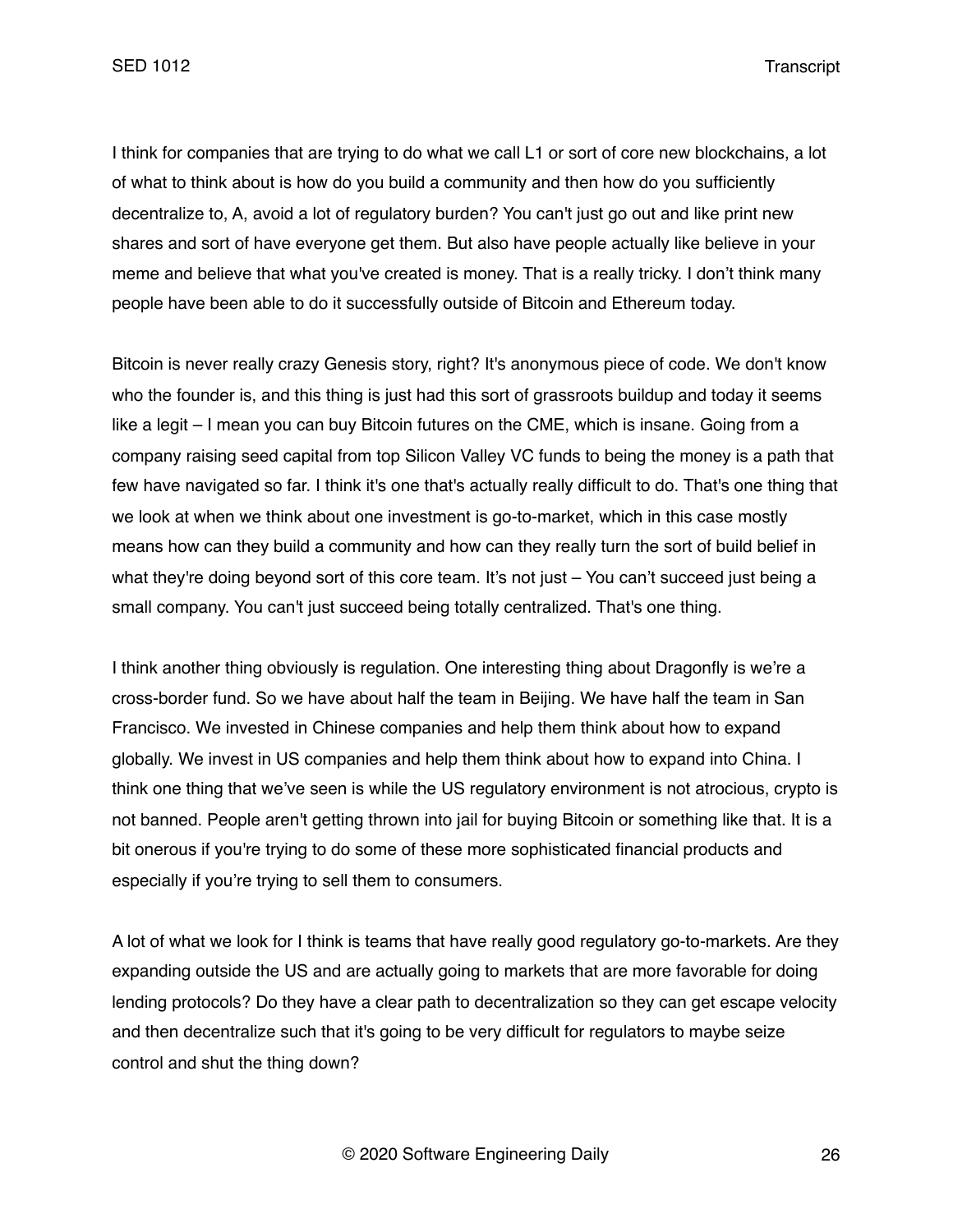I think that is another big thing that we look at, which I don't think many startups have to worry about. Either what you're doing is legal in the US or it's not. There isn't sort of this this gray area where you can do sort of regulatory arbitrage, which is what see some of the successful crypto projects due today to a certain extent.

# [SPONSOR MESSAGE]

**[00:59:50JM:** Being on-call is hard, but having the right tools for the job can make it easier. When you wake up in the middle of the night to troubleshoot the database, you should be able to have the database monitoring information right in front of you. When you're out to dinner and your phone buzzes because your entire application is down, you should be able to easily find out who pushed code most recently so that you can contact them and find out how to troubleshoot the issue.

VictorOps is a collaborative incident response tool. VictorOps brings your monitoring data and your collaboration tools into one place so that you can fix issues more quickly and reduce the pain of on-call. Go to victorops.com/sedaily and get a free t-shirt when you try out VictorOps. It's not just any t-shirt. It's an on-call shirt. When you're on-call, your tool should make the experience as good as possible, and these tools include a comfortable t-shirt. If you visit victorops.com/sedaily and try out VictorOps, you can get that comfortable t-shirt.

VictorOps integrates with all of your services; Slack, Splunk, CloudWatch, DataDog, New Relic, and overtime, VictorOps improves and delivers more value to you through machine learning. If you want to hear about VictorOps works, you can listen to our episode with Chris Riley. VictorOps is a collaborative incident response tool, and you could learn more about it as well as get a free t-shirt when you check it out at victorops.com/sedaily.

Thanks for listening and thanks to VictorOps for being a sponsor.

[INTERVIEW CONTINUED]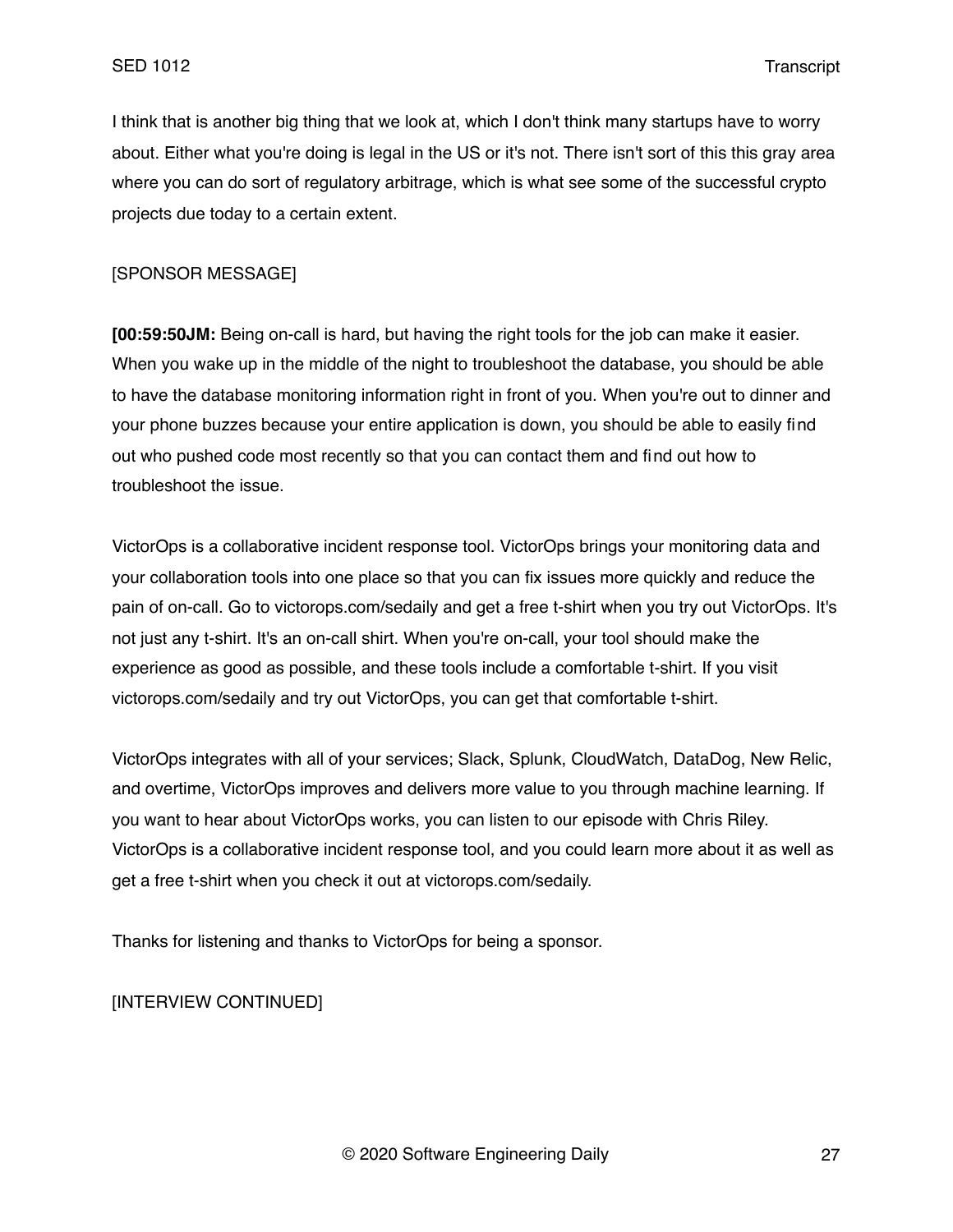**[01:01:41] JM:** What about crypto infrastructure companies? So like the StarkWare? I heard about one recently called – This is not even like a crypto – I mean it's kind of some crypto API company. I can't even remember what the name of it is.

**[01:01:57] JR**: Alchemy maybe?

**[01:01:58] JM:** Alchemy. That's it. That's it. Yeah. Do you guys look at any of these crypto infrastructure companies? Any lessons there?

**[01:02:03] JR**: Yeah. I mean we're investors in StarkWare. We're investors in Coin Metrics, which is again a data API company. I think a lot of people when they see a new paradigm shift in technology, their immediate gut reaction is, "Well, I'm going to sell picks and shovels. It's a gold rush. I'm going to sell jeans?" I think normally that's a good idea.

Normally that's a way to sort of capture a market data without taking a very opinionated risk. I think in crypto, it's been a bit tricky for some of these companies to really get great revenue streams and hit good profitability. Because the market is such that there aren't so many profitable businesses that can sort of pay large amounts of sums to pay for your business, it feels a bit early where like the market size for people who might need to generate as your knowledge pretty far might need to pay for an Ethereum node is not gigantic today. I think there're huge opportunities for it to grow and it probably will grow in the coming years.

Again, from a timing perspective, picks and shovels works really well when the market is booming and there is a gold rush, but maybe when there's only 10 miners, that's actually kind of a tough business. You need sort of volume and you need a lot of customers for these things to be sustainable if you're aiming for like a SaaS model, for example.

I think we believe in crypto infra and I think as any industry, infra is generally a good bet. I think with crypto, it's been a bit tricky because there aren't that many firms that can actually go out and pay for some of these services or that actually need to go and pay for some of these services. I think also at infra, we're always just looking for companies that have interesting edges. Companies that actually are building a differentiated non-commoditized service, and I think that has also been tricky.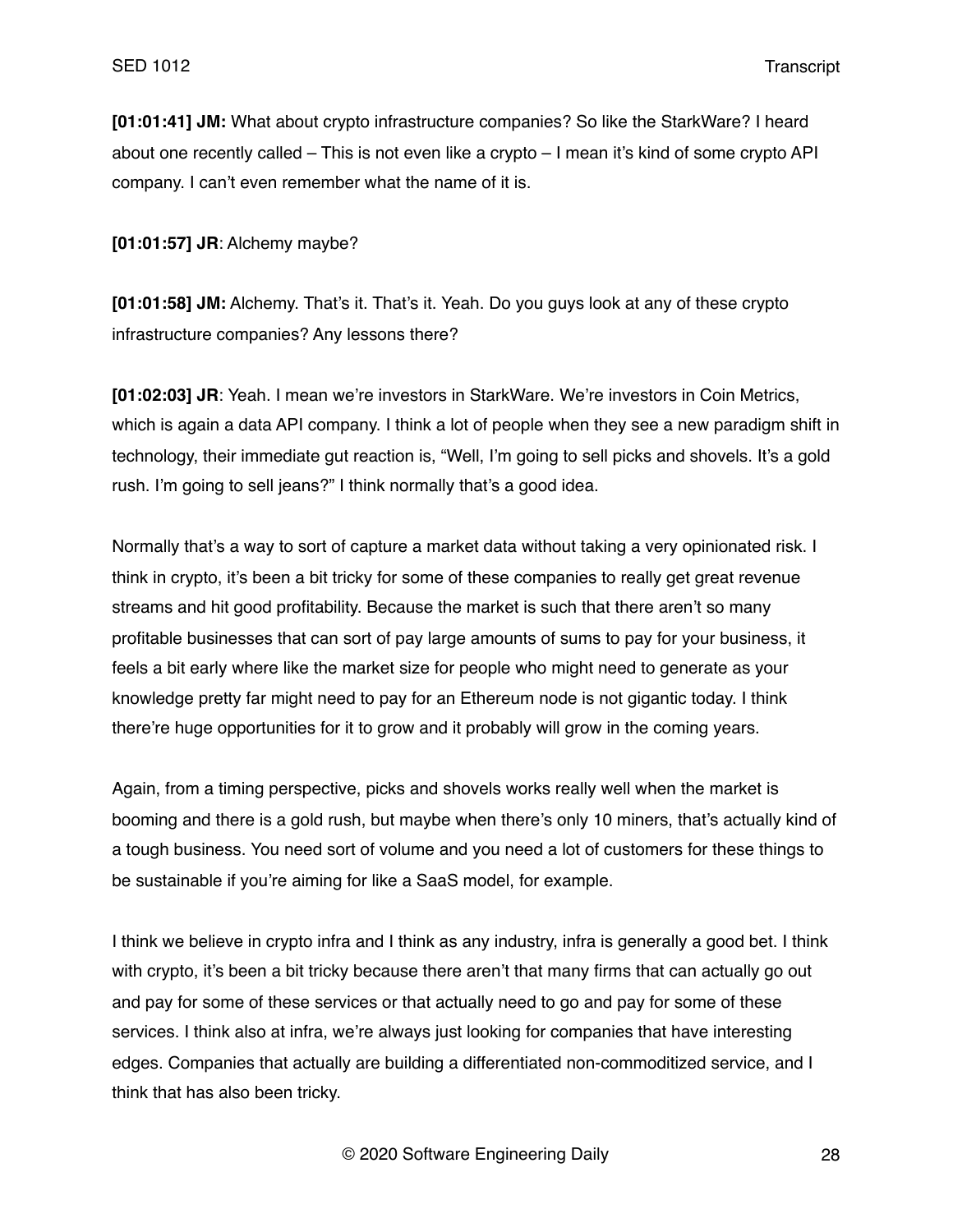I think a lot of companies went out and sort of saw this coming wave of sticking. A lot of what they call proof of stake blockchains have been launching recently and a lot of companies will stake your assets for you and take maybe a small cut of your staking rewards.

Unfortunately, there isn't a huge edge to be gained in that industry. There's only so good of a staker you can be. Ultimately, in any industry that becomes a commodity, there's margin compression. If you count for the same service that I can, then sort of a raise zero when it comes to fees. I think it's another thing that we look at when we look at infra is what is this company's edge or are they just a commodity and then are they going to receive huge margin compression? I would say those are the two things that we look at when we look at infra companies specifically.

**[01:04:26] JM:** As you were talking, I was thinking of – I swear I talked to some infrastructure companies or infrastructure systems or whatever during the ICO boom that had some kind of infrastructure piece and then they kind of backward engineered having a token involved or  $a - 1$ think it was like a CDN+ token company, like, "We're going to accelerate everything and just take our token and you'll like it. It's going to be great." It just made me think of like the ICO boom. I was kind of thinking of a where are they now kind of thing. It's been like a couple of years since I did a show within these ICO companies. A lot of them were drunk on the ICO boom. Maybe they got rich on the ICO boom. What's the state of the aftermath of all that stuff?

All these companies that like were doing tokens and like they sold their tokens. Made a bunch of money and then kind of woke up the next morning in bed with a situation that they were perhaps somewhat regretful of or could just dry their tears with their money. I have no idea. Tell me what is the state of – I'm sure you must see these people at crypto conferences or wherever you spend your time. The ICO Schiller's, the ICO charlatans, where are they now?

**[01:05:43] JR**: I was actually just talking about this with Haseeb this morning, talking about what happened to some of these companies that not even ICO. Maybe they raised hundreds of millions of dollars from VC funds and then where are they now? I think there isn't a one story fits all when it comes to this. I think we've seen some companies that maybe raised money with not the best intentions go into settlements with the SEC. This is someone like EtherDelta or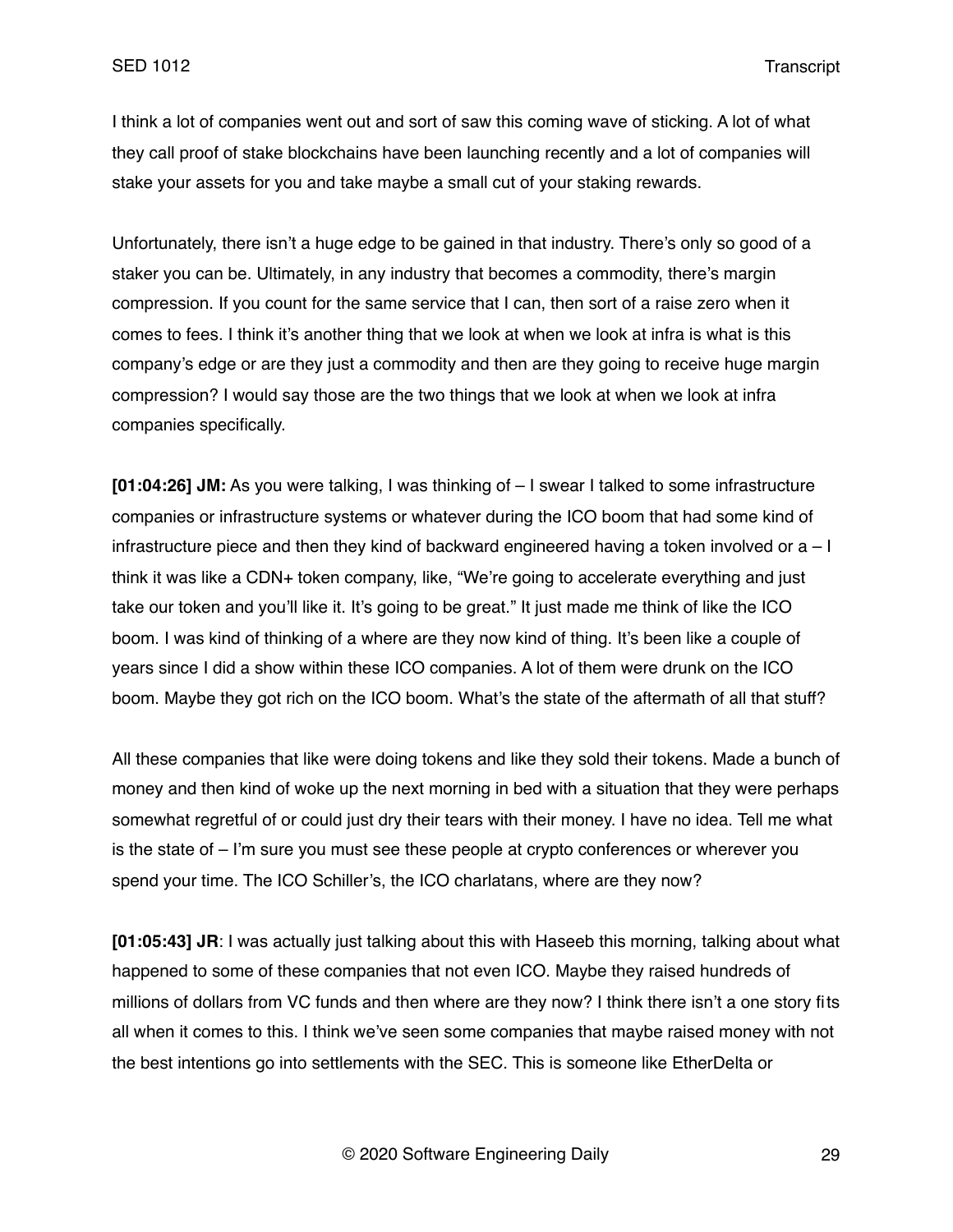someone like Block.one, which is the US token sale. They received a lot of regulatory pressure and ultimately had to do some sort of settlement.

I think in my opinion, the settlements were quit mild and someone like Block.one, which raised \$4 billion have like a \$250 million settlement, which if anything sort of feels like a green light if you want to do a crazy token sale, which is – I think a lot of teams, maybe they did a legit token sale, but again they were sort of drunk on ether, and if they raised an ether and they didn't do appropriate treasury management and they just held the ether through sort of the downturn, maybe aren't able to keep funding themselves and they had to close up shop.

Treasury management is also really key when it comes to ICOs. Did you like keep stuff in USD, or did you hedge your risk appropriately, or did you just go super long on crypto and sort of like suffer a little bit of that burn? But there are still teams like 0xm, for example, that are still out there doing really great work. There was just a big 0x V3 announcement a couple of months ago and launch of 0x API this week that are still plugging along, still making great products, still getting a little traction every single week, every single month. I think it's always hard to, again, sort of do timing correctly to do go-to-market correctly, but there are a lot of people out there still working on the initial projects that they set out to raise funds for and the idea is that technology is maturing. The market is maturing and at some point the stuff will sort of come to fruition.

I think much in the same way that a lot of startups had slow burns for 5, 6 years and then, oh, suddenly becomes sort of an overnight "success" in Silicon Valley, when in reality they were going from a thousand customers, to 2000 customers, to 3000 customers sort of every single month. I think a lot of crypto projects are sort of in a similar boat where they're just sort of slowly burning behind-the-scenes. Yeah.

**[01:07:56] JM:** I mean, that's not going to happen with like the Bloomberg for crypto companies or the –

**[01:08:00] JR**: Yeah. I mean, I can't speak to everyone. I think a lot of people probably they didn't do the best job when it comes to raising an appropriate amount of fund.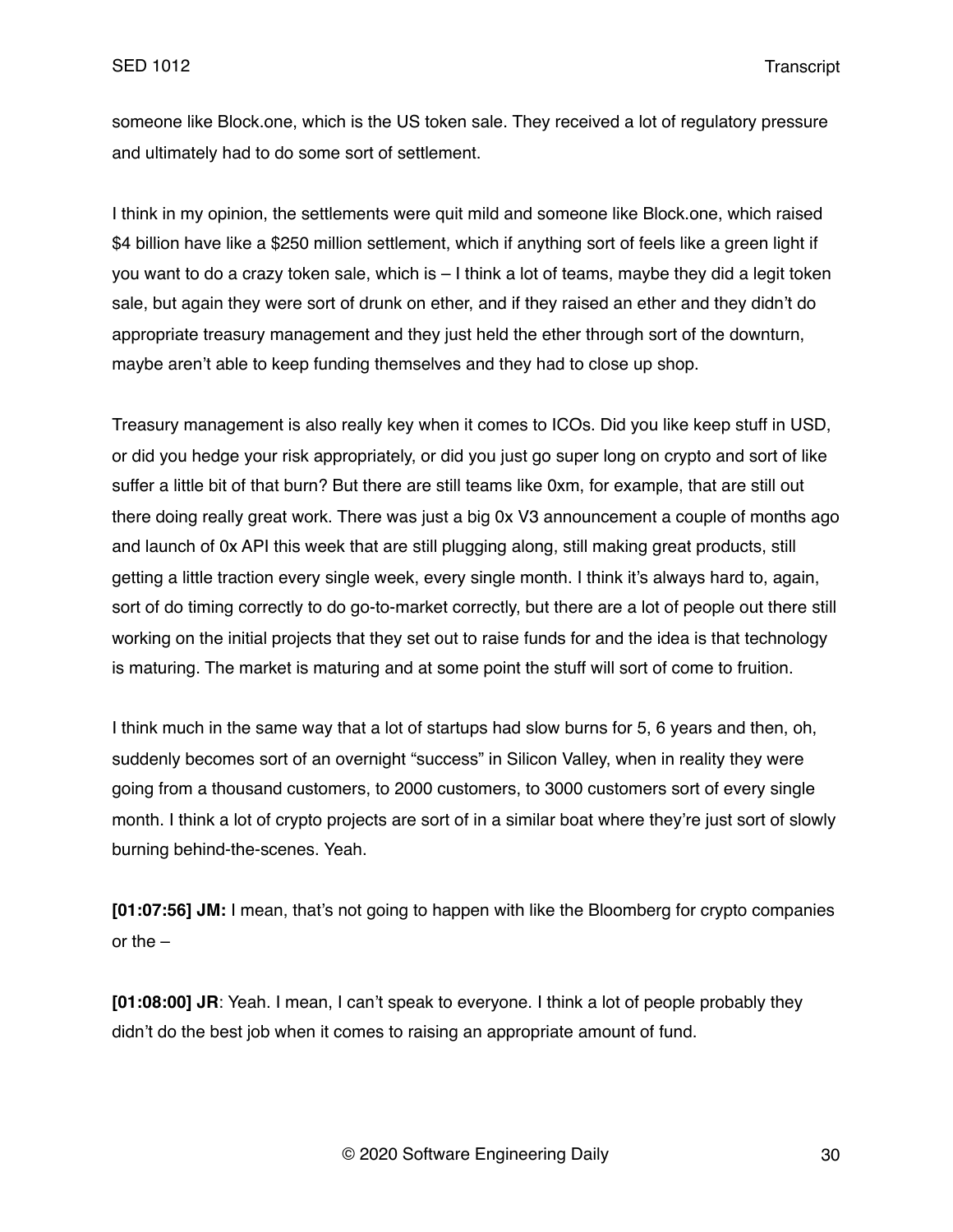**[01:08:09] JM:** The thing that was the dead giveaway were the vesting schedules where like, "Yeah, we're vesting weekly." Like, "What?" I get it that Silicon Valley 10-year vesting schedules are outdated, or what is it? The 18-month vesting schedule, whatever. We should have 10-year vesting schedules, but you do not get to vest S-coin overnight.

**[01:08:28] JR**: Yeah, definitely. I think there were unfortunately a lot of actors like that who saw gold rush opportunity, raised some funds that they probably weren't going to use with the best intensions and then dump their token on regional investors and it's kind of unfortunate, I think.

ICOs are – If you think about it, really fucking cool, right?

**[01:08:47] JM:** Sure.

**[01:08:47] JR**: It's decentralized capital formation. That's really, really breakthrough. I think the problem is it was very much abused, and as a result, a lot of people who've gotten turned off on crypto have really negative connotations when it comes to crypto. The industry I think has spent the better part of the past three years trying to really legitimize itself and pay down the debt basically that was accrued during this 2017 ICO boom.

I think we're seeing – When it comes to capital formation today, a lot of people going the SAFT route, so sort of similar to a safe. Well, they'll all raise equity and distribute tokens on a later date or even just go straight equity and then at some point when they get big enough, use tokens as a way to create a liquidity event for investors. That is a way to decentralize control or decentralize ownership in what they're building.

I think things have gotten a lot more sober in a good way in the past two years or so, and even a lot of teams just forgo tokens entirely and just go straight equity, which is a very legit approach and I think probably something that we'll keep seeing going forward.

**[01:09:51] JM:** I don't know about you, but the crypto boom for me was this crazy moment where I had to come to terms with my own humanity because I bought in. I mean, not financially. I didn't buy a bunch of terrible – I did buy some Bitcoin, Ethereum and – I don't know. I didn't do fantastically well and I didn't buy early enough. I didn't ride the waves super tightly,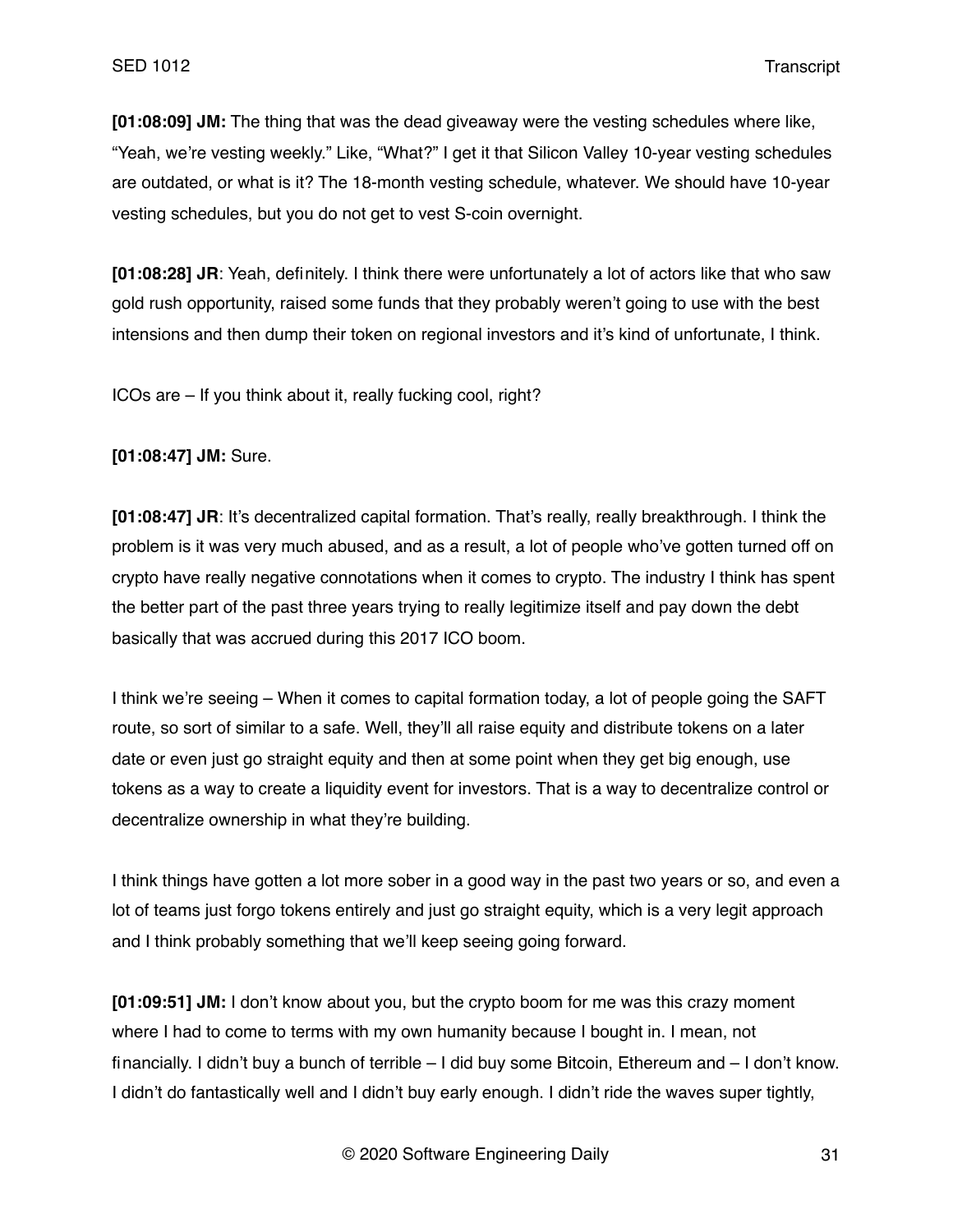but I bought some and I watched the market. I remember checking my Coinbase app occasionally.

But emotionally, like getting sucked into a herd mentality and like going to a crypto meet-up at a bar in San Francisco and seeing people everywhere and just like talking to people and like, "Oh! Have you heard about the latest DAG system?" Like, "No. I haven't. Can I get in? Should I get in? Have they solved the – Oh! They implemented a new distributed systems thing and like –" I don't know about you. You said it could be your science, right?

The hardest class I took in college was distributed systems class and you had to read these whitepapers. I could not get through them. They were so boring. I mean, I shouldn't say they're boring. They're extremely important, like we have distributed databases and cloud computing and stuff, but it was very hard, and you read through these things. You read through Paxos and you're like, "Okay. This is very, very hard. There're a lot of diagrams. There're a lot of like difficult things," and it convinces you and then you implement it. It's really hard, but it works. Then the crypto whitepapers looked this way, and then the market is going up and up and up and up and you get sucked into it and you believe like, "Is this happening? Is this happening right now? Is it a reality?" Then I would talk to Haseeb and he would say, "No, it's going to crash, for sure."

What was your psychology through that period?

**[01:11:36] JR**: Yeah. I mean, I've been following crypto for quite a while. I sort of got into Bitcoin during college. As part of the like graduation requirements for my CS program, you have to do a class and a paper on some interesting element of I think some computer science. I didn't mind on Bitcoin regulation back in 2012. Basically trying to look at existing legal president and see how the US legal system look at Bitcoin and how might this thing go about being taxed and how might finsen look at this thing.

That's sort of really when I got into it, but I didn't – I sort of was paying attention during 2013. Sort of fell out of it after I graduated and sort of went to work full-time and wasn't really able to focus on this interesting side project. I think I really got back into it after I left Instagram, I mean, sort of the end of 2016, 2017. Some friends of mine were sort of talking about it and sort of following it. I think, for me, again with a computer science background, a lot of it was more the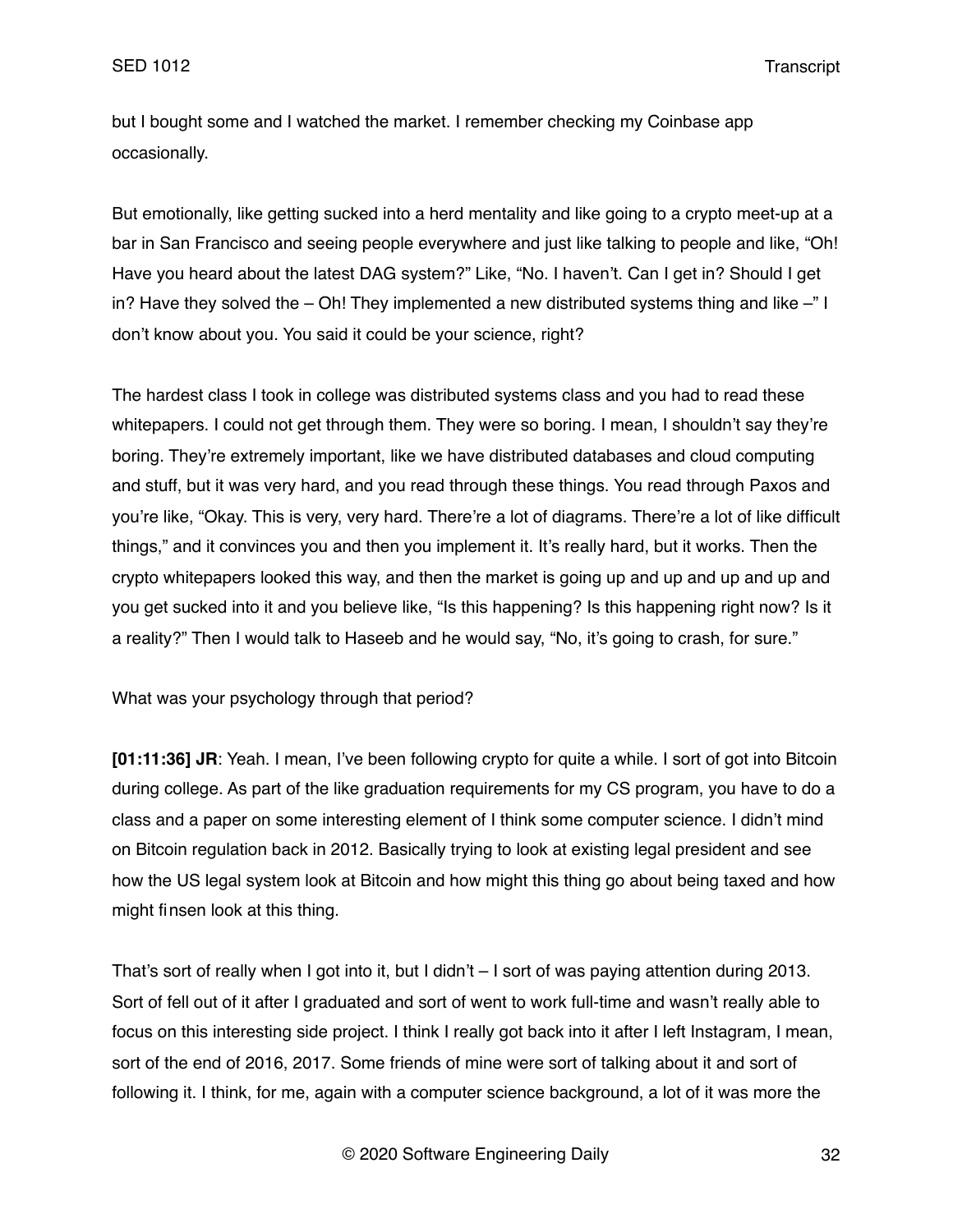technology to a certain extent, right? Being able to deploy smart contract that anyone can use and anyone can build on is really cool.

Certainly, the investing wave and sort of the hype wave I also felt to a large extent. I saw friends of mine get hooked in and whatnot. I think obviously there're sort of human bubble mentality and this sort of a lot of papers that have been written about that. But I think to a certain extent, I think it even happens for VCs in crypto, which is a bit like Pascal's mugging, where if you're doing like a really naïve expected value calculation, maybe the probability that when these projects' succeeds is really low. But the payoff, the benefit of this succeed is so extraordinarily high, right? It's like, "Well, maybe this team has a .01% chance of succeeding. But if they win, it's money."

I think that sort of broke a lot of people's way of thinking about valuing these companies, like you would never go into a crazy – I bet like the early internet, right? You would never go into a crazy frenzy if we think about how to value some like legal document and management SaaS company because there's only so big that market can be and we sort of know how to value that. But if I tell you, "Hey, when this company succeeds, it's going to be the currency that everyone uses out on the world and it's also going to power every single loan that ever existed in the entire world." People aren't used to thinking about how to value the expected value there. I think that also sort of contributed to the frenzy, which is like this thing is going to replace money, which is fucking crazy.

I think, 2017, it felt like so long ago, but at the same time it was not that long ago.

**[01:14:08] JM:** No, it wasn't.

**[01:14:10] JR**: Yeah. I don't even know what to say that hasn't already been said.

**[01:14:13] JM:** Did you get sucked in? Were you an acolyte? Were you a religious acolyte studying whitepapers at 2 in the morning?

**[01:14:17] JR**: I do think that was actually another very funny thing that you mentioned, which is like people pretending to understand and care about the latest like technical developments.

© 2020 Software Engineering Daily 33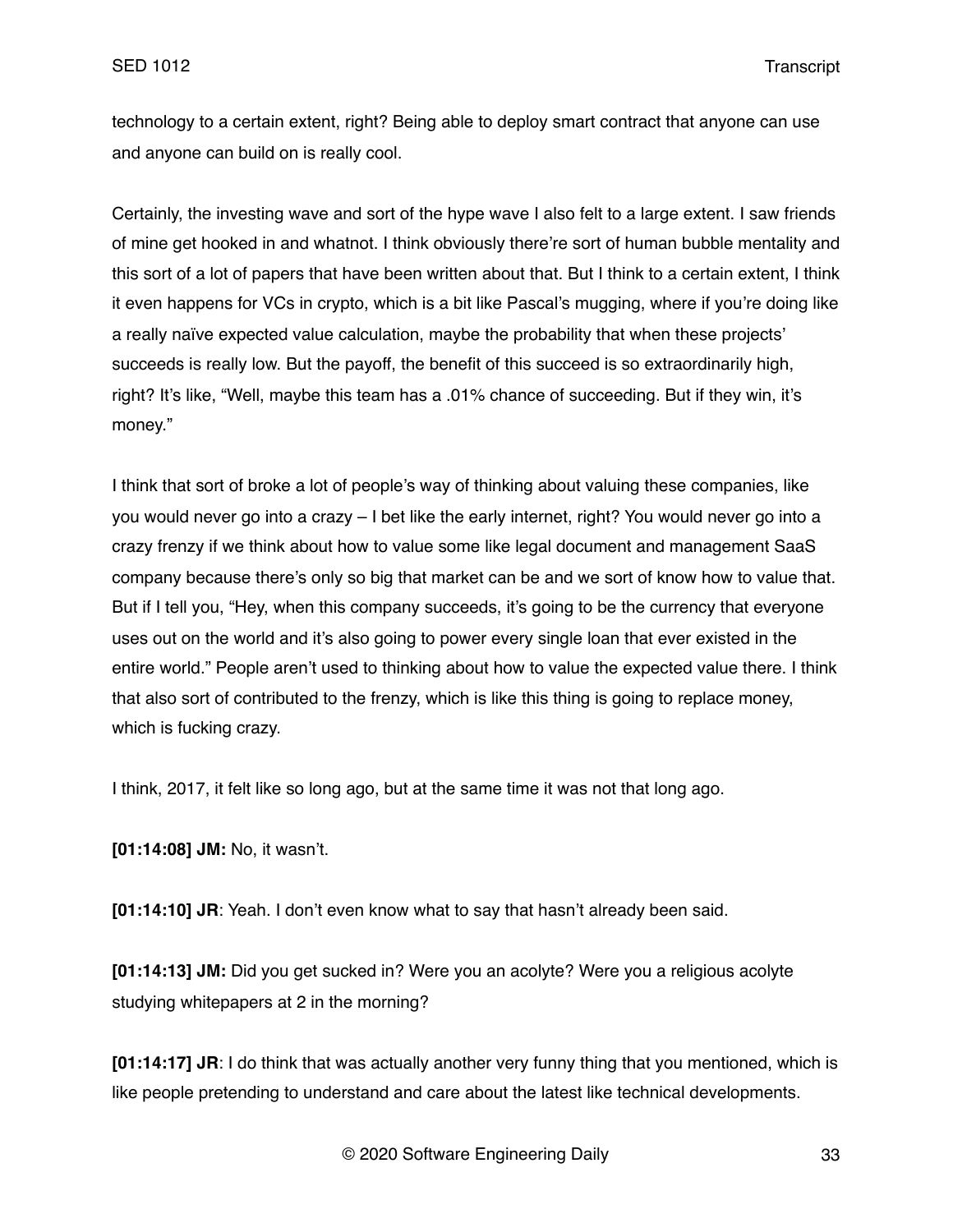**[01:14:24] JM:** This just became cool.

**[01:14:26] JR**: Yeah. I sit inside in those distributed systems classes. There's like 10 people attending even in the classes.

**[01:14:31] JM:** It's brutal.

**[01:14:32] JR**: Yeah. It's ridiculous. Yeah, I mean, I invested in the 0x ICO, for example, or token sale, which is one of the more legitimate in my opinion that they actually used the product to sell the tokens. It was like functional at the time. But I definitely think everything goes crazy as a lot of people. I think I'm inherently a bit of a skeptic at heart, I guess. Yeah, it did sort of hurt seeing some of these crazy returns and shit, but something about it, the whole like just crazy influencer, like the whole sphere about it really turned me off to a certain extent.

Yeah, I mean, again I think we'll see a return of decentralized capital formation. I think that's just like two valuable a service to give up. But it will probably return in a lot saner ways. It'd be something like people shares into a treasury, and that treasury is controlled by the people who contribute to it and that slowly joules out funds overtime as supposed to maybe more like kickstarter as supposed to like having some random token that you have to like ascribe value to or maybe teams do a more auction-based approach.

Let's hope the market dictate what this thing is going to be worth. What our asset is going to be worth as supposed to putting some price on it and then trying to like pump it by getting listed on a bunch of different exchanges and things like that. I think we'll see decentralized capital formation return, but probably it won't like what we saw in 2017.

**[01:15:54] JM:** All right. Great stuff wrapping up the crypto world. We should definitely do another show at some point if you want to.

**[01:16:00] JR**: Yeah, that would be fun.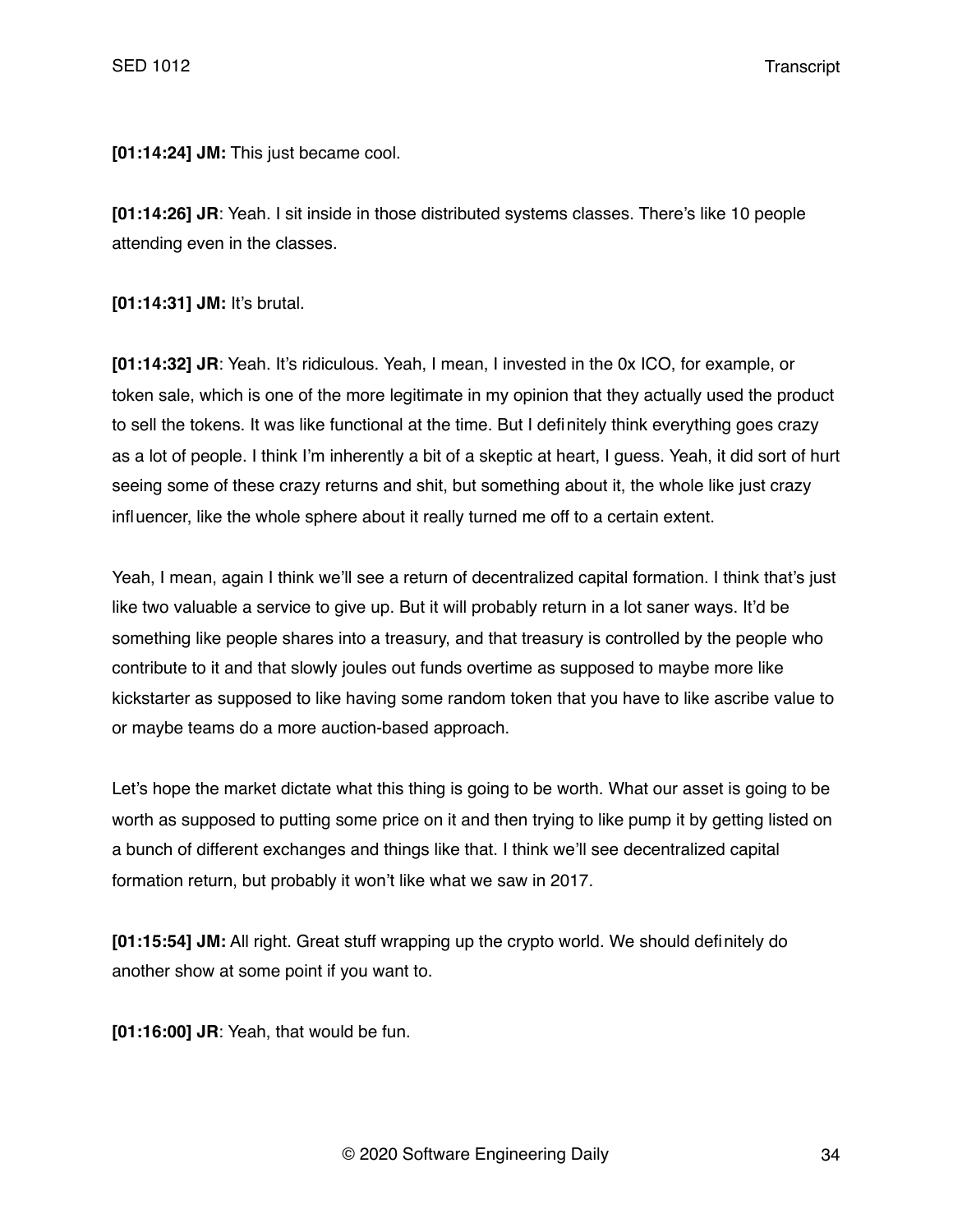**[01:16:02] JM:** I'm wanting to ask you a little bit about – A couple of years ago, I guess probably 3 or 4 years ago at this point. I was doing a lot of shows on advertising fraud. You're someone who spent a lot of time in the ads world. You worked on Facebook ads. You worked on Instagram monetization, and the thing about the ad world that is weird if you look into it in depth is it's very hard to know who is a bot and who is a human, basically impossible.

Therefore it's very questionable why we're framing everything in terms of CPM, in terms of consumption of the content, because if I ran an ad on Twitter and I know that there is some unknown numerator of bots, then therefore I also don't know the denominator, because it's very hard to know what is my reach even. I just like somebody who spent a lot of time in the ads world and who is also skeptical debunk my paranoia or validate it.

**[01:17:05] JR**: Yes. This has certainly taken a big left turn, but I do like talking about it.

**[01:17:09] JM:** Absolutely. We're wrapping up. We're wrapping up. We got the last stragglers in the stadium who are still paying attention.

**[01:17:13] JR**: Yeah, thanks for tuning in. I mean, it's funny, like I think – I was working on ads for about three years across Facebook and IG and I think during that time we saw a lot of demand and narrative shift in terms of advertisers. I agree that, traditionally, the way most types of media gets sold including some of the first digital ads, billboards, TV, print, whatever, they get sold through reach and impression, right? It's how many people see this and how many unique people am I actually going to reach with this particular product?

There's a very famous quote in advertising, which is I waste 50% of my ads. I just don't know which. Really, the breakthrough, it was sort of like double click, for example, back in like '05 was the ability to more accurately measure the result of these ads. It's no longer just a bunch of people see my ads and then maybe I see my sales improve or some sort of if you're a brand advertiser, some sort of magical brand affinity score goes up. You don't really know.

I spent most of my time working on as direct response advertising. If you click through on the ad and you buy my product, well, you can't falsify that. That's like money in my pocket. There was a shift away from just CPM to CPC. So how many people are clicking through? To CAC, or CDR.

© 2020 Software Engineering Daily 35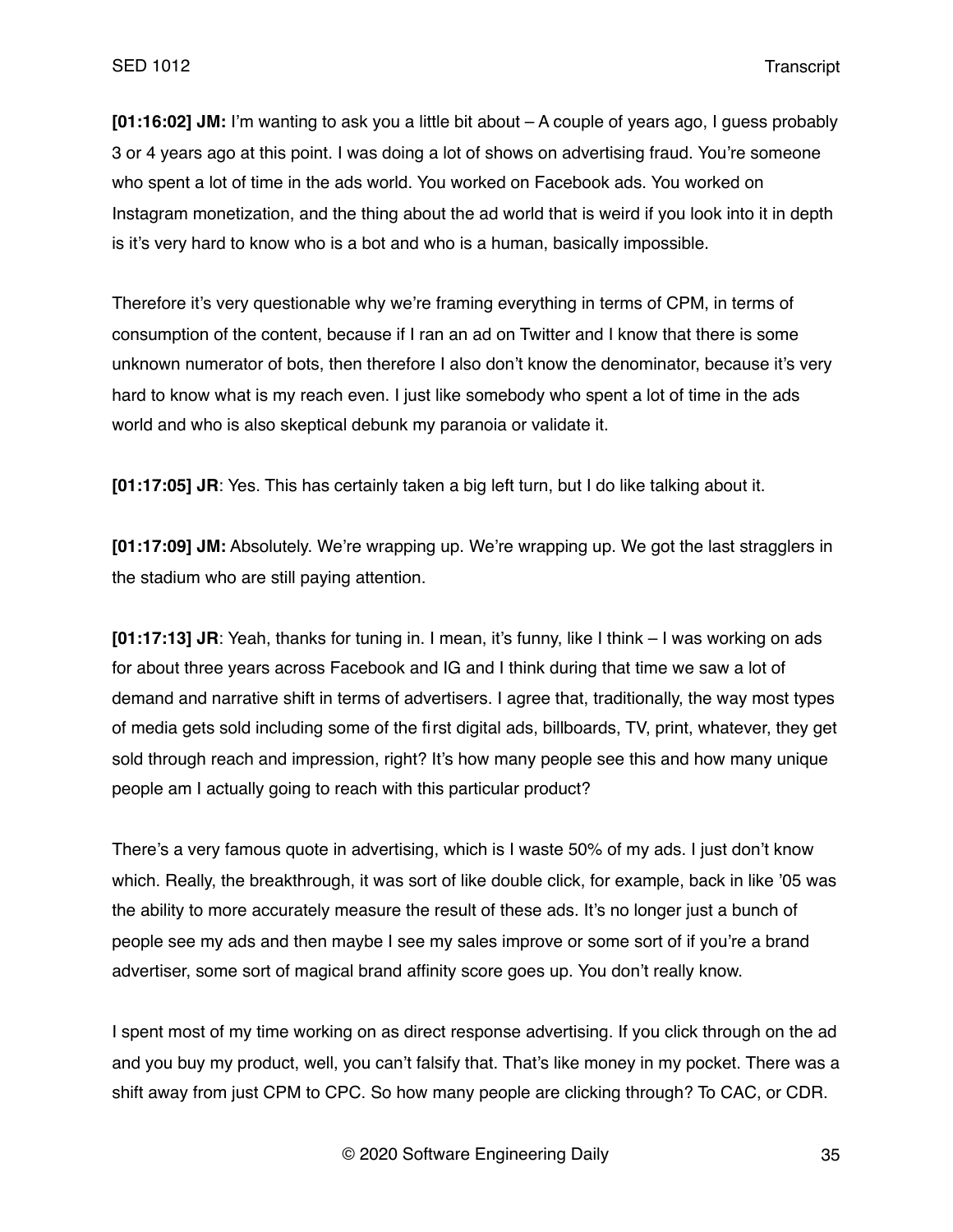How much is it going to cost me to actually install this app to sign up for this newsletter to buy this thing? I think over my time at Facebook we saw that was sort of the big transition, is helping these sort of legacy advertiser think more tactically about conversions and think about measuring the value that they're getting out of their ads. Ultimately, it's kind of – I don't want to say simple, because there's a lot of very smart, hard people working on it. But it's like a machine learning optimization problem. It's, "Hey, here are all the things that are good. Here're the value scores I'm assigning to them. Here are all the inputs. Go create some crazy black box that's going to maximize my value on the other side."

Then really the question becomes, "Well, how can we more accurately measure that value?" That is sort of the Holy Grail for advertisers and that's sort of we're seeing more and more people go to which is we're not just looking at installs. We're looking at return on ad spent. We're looking at the lifetime value of the people that we're signing up. A single install is not really worth the same. Someone might sign up and be retained for a year or years. Someone might sign up and uninstall. Someone might click in on my website and buy a shirt. Someone might click in on my website and buy 10 shirts.

Passing all that data back as well as metadata about these transactions to Facebook, to Google and then allowing them to ingest that information, look at all these other advertisers' information in sort of an abstract way and use that to power their machine learning algorithms was really sort of the big trend while I was there. I think that's impart why when you look at year over year growth and digital ad spend, I think it's like literally 99% of it really goes to either Facebook or Google. It's because they have this big data mote. They're just better at doing these sort of recommendations and measurement than anyone else.

That was sort of Facebook's whole thing when they started doing digital ads back in probably like '08, '09 when they were trying to like prove that they can monetize, which is maybe Google has intent. Google has search. But Facebook has identity, and identity is really key for measurement, right? I can track your identity across all these different services. I know that you're a real person because fake people, in theory, get blocked from Facebook all the time. But with identity, I can more accurately measure the results of my ads, and that was sort of their goto-market selling point and that was sort of like Google to play catch up when it came to measurement and came to identity.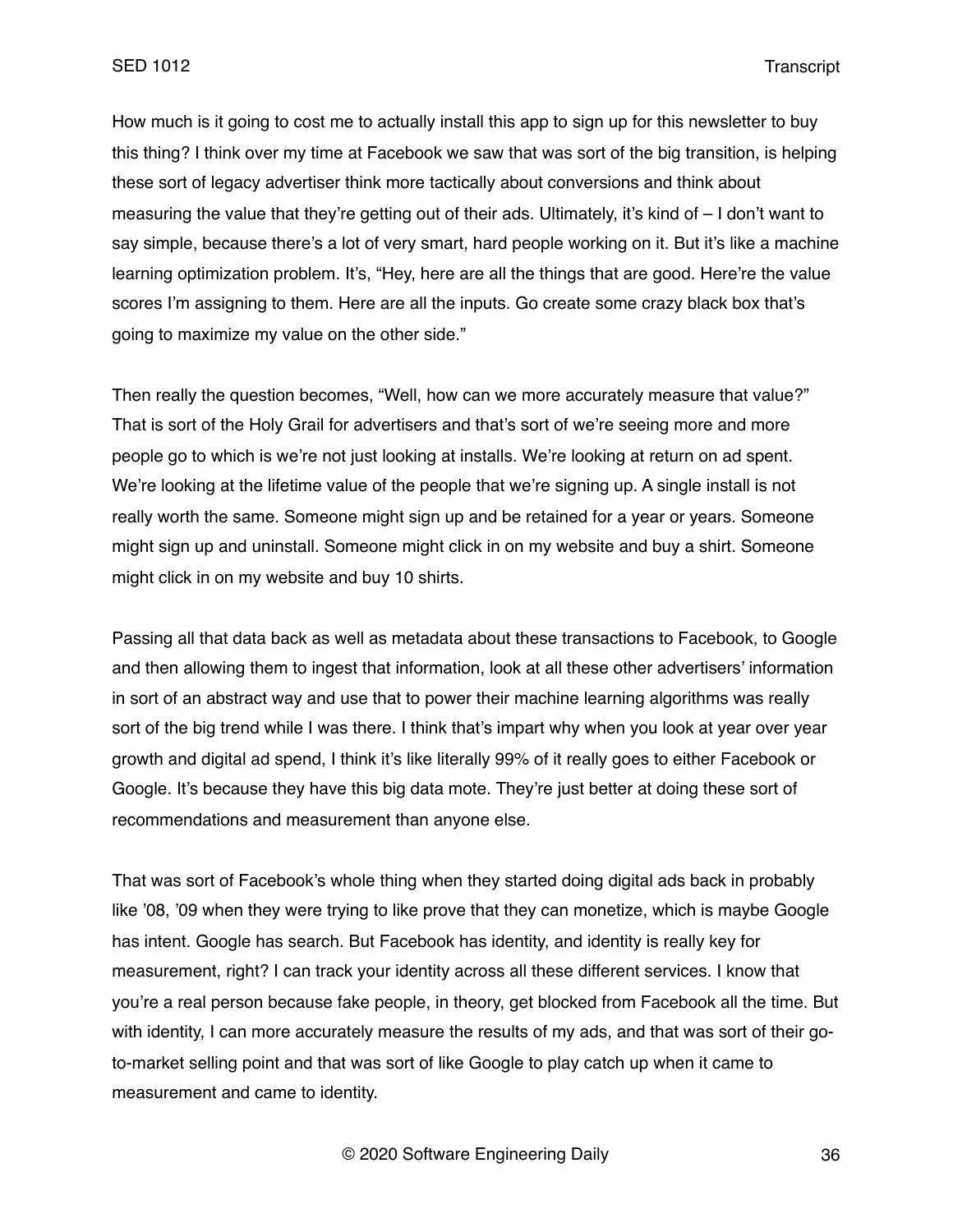I think that is really like the trend of digital advertising over the past 3 or 4 years, which is like how can we basically get as much transparency and inspect this entire like conversion flow as deploy as possible? How can we measure every single person at every single touch point and know and quantify their value as much as possible? Spit all these data into some huge, crazy machine learning pipeline and then spit out better ads on the other end? Which is why like people say, "Oh, Instagram ads are so good," or "Facebook ads are so good or so tailored." It's because they have crazy data about you from all the websites that you visit, the purchases that you make, the apps you install, the things you do in those apps. Of course, anyone with all that data is going to be able to like recommend you reasonably good ads.

**[01:21:30] JM:** All right. You have assuaged my paranoia.

**[01:21:32] JR**: We can get into it. I do like talking about advertising. It's still a really interesting topic.

**[01:21:36] JM:** I mean, the ad fraud stuff that actually does exist is hilarious and malicious and it's still widespread, I'm sure, but that's for another show.

**[01:21:43] JR**: Yeah.

**[01:21:43] JM:** Tom, thanks for coming on the show. Great talking.

**[01:21:44] JR**: Hey, thanks for having me. This was fun.

[END OF INTERVIEW]

**[01:21:55] JM:** As a company grows, the software infrastructure becomes a large complex distributed system. Without standardized applications or security policies, it can become difficult to oversee all the vulnerabilities that might exist across all of your physical machines, virtual machines, containers and cloud services. ExtraHop is a cloud-native security company that detects threats across your hybrid infrastructure. ExtraHop has vulnerability detection running